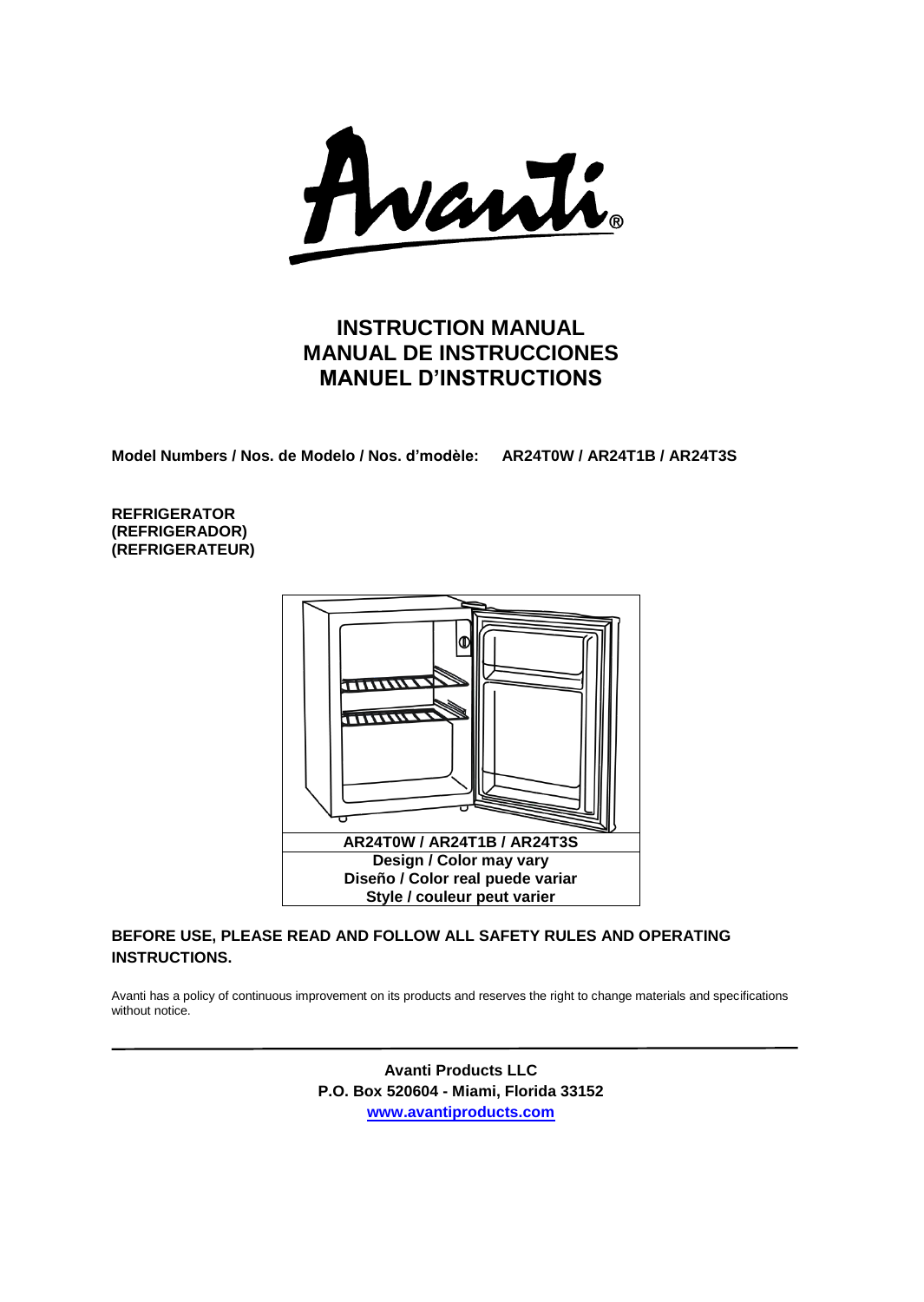# Table of Contents

| <b>Refrigerator Safety</b>                     | 3            |
|------------------------------------------------|--------------|
| <b>Important Safeguides</b>                    | 4            |
| Help Us Help You                               | 5            |
| <b>Parts and Features</b>                      | 6            |
| <b>Important Safety Instructions</b>           | 7            |
| Installation Instructions                      | 7            |
| Before Using Your Refrigerator                 | 7            |
| Installation of Your Refrigerator              | 7            |
| <b>Electrical Connection</b>                   | 8            |
| <b>Operating Your Appliance</b>                | 9            |
| <b>Temperature Control</b>                     | 9            |
| Care and Maintenance                           | 10           |
| Reversing the Door of Your Refrigerator        | 10           |
| <b>Cleaning Your Appliance</b>                 | 10           |
| Power Failure / Vacation Time                  | 10           |
| Moving Your Refrigerator                       | 10           |
| <b>Energy Saving Tips</b>                      | 10           |
| <b>Troubleshooting Guide</b>                   | 11           |
| Service for Your Appliance                     | 12           |
| <b>Wiring Diagram</b>                          | 12           |
| Your Avanti Products Warranty                  | 13           |
| Instrucciones en Español                       | $14 - 15$    |
| Instructions en Français                       | $16 - 26$    |
| Registration Information and Registration Card | Last<br>Page |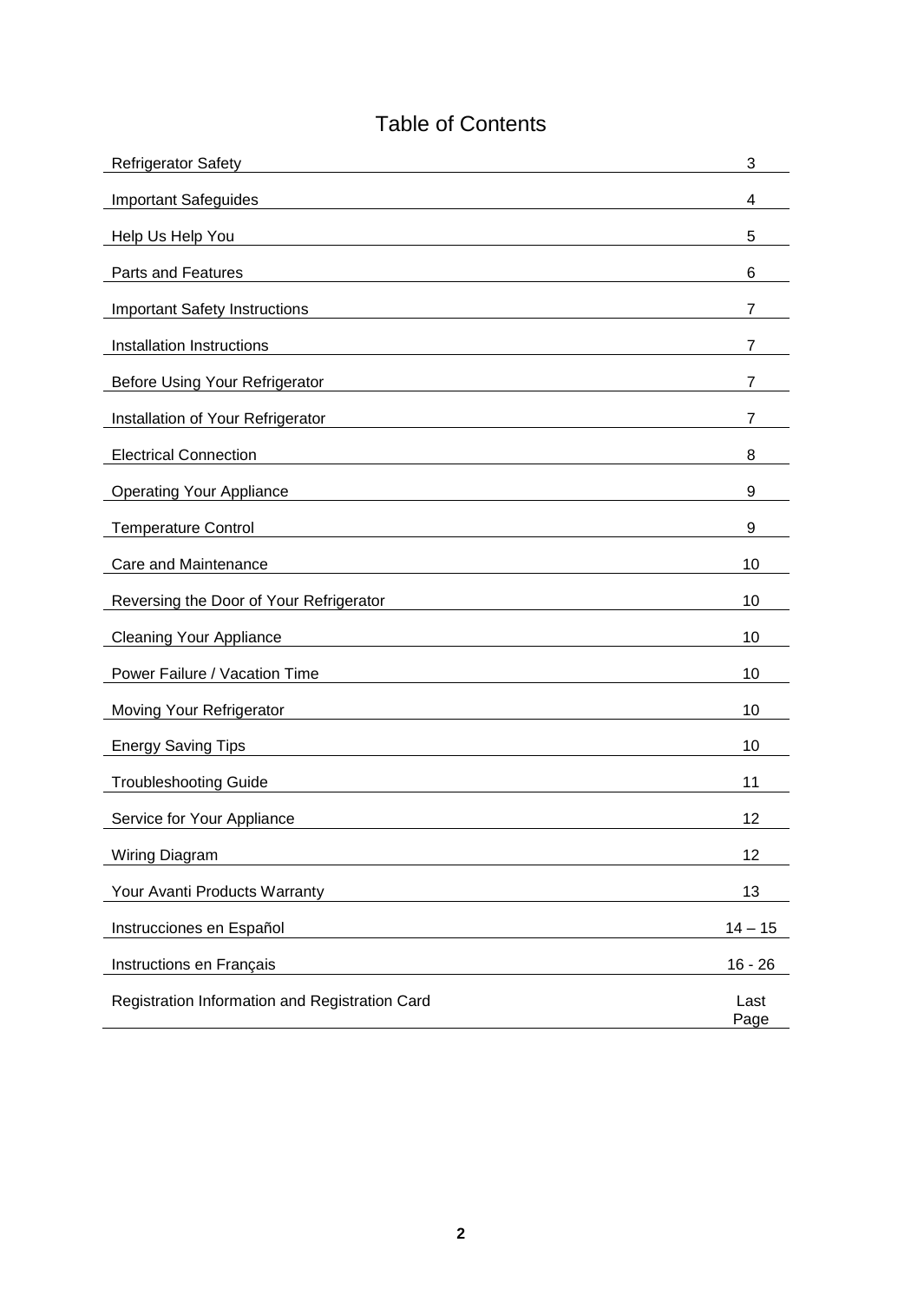# **REFRIGERATOR SAFETY**

## **Your safety and the safety of others are very important.**

We have provided many important safety messages in this manual for your appliance. Always read and obey all safety messages.



 This is the Safety Alert Symbol. This symbol alerts you to potential hazards that can kill or injure you and others. All safety messages will follow the Safety Alert Symbol and either the words " DANGER", "WARNING" or "CAUTION".





# **CAUTION**

DANGER PRESER AND DANGER DANGER AND DANGER AND A SAFETY AT A SAFETY AT A SAFETY AT A SAFETY AT A SAFETY AT A SAFETY AT A SAFETY AT A SAFETY AND THE MANUSCRIPTION OF THE MANUSCRIPTION OF THE MANUSCRIPTION OF THE MANUSCRIPTI safety statement may result in severe personal injury or death.

> Warning means that failure to heed this safety statement may result in extensive product damage, serious personal injury, or death.

 Caution means that failure to heed this safety statement may result in minor or moderate personal injury, property or equipment damage.

All safety messages will alert to know what potential hazard is, tell you how to reduce the chance of injury, and let you know what can happen if the instructions are not followed.

# **REFRIGERANT GAS WARNINGS**

**DANGER - Risk of fire or explosion. Flammable refrigerant used. DO NOT use mechanical devices to defrost refrigerator. DO NOT puncture refrigerant tubing.** *DANGER - Risque d'incendie ou d'explosion. Réfrigérant inflammable utilisé. Ne pas utiliser de dispositifs mécaniques pour réfrigérateur à dégivrage. Ne pas percer la tuyauterie du réfrigérant* **DANGER - Risk of fire or explosion. Flammable refrigerant used. To be repaired only by trained service personnel. DO NOT puncture refrigerant tubing.** *DANGER - Risque d'incendie ou d'explsion. Réfrigérant inflammable utilisé. Pour être réparé que par du peronnel qualifié.Ne pas percer la tuyauterie du réfrigérant.* **CAUTION - Risk of fire or explosion. Flammable refrigerant used. Consult repair manual / owner's guide before attempting to service this product. All safety precautions must be followed.** *AVERTISSEMENT - Risque d'incendie ou d'explosion. Réfrigérant inflammable utilisé. Consultez réparation manuelle / propriétaire, guide avant d' essayer de réparer ce produit. Toutes les précautions doivent être suivies.* **CAUTION - Risk of fire or explosion. Dispose of property in accordance with federal or local regulations. Flammable refrigerant used.** *AVERTISSEMENT - Risque d'incendie ou d'explosion. Aliéner des biens conformément à la réglementation fedérale ou locale. Réfrigérant inflammable utilisé.* **CAUTION - Risk of fire or explosion due to puncture of refrigerant tubing; Follow handling instructions carefully. Flammable refrigerant used.** *AVERTISSEMENT - Risque d'incendie ou d'explosion dus à la perforation des tuyaux de fluide réfrigérant, suivez attentivement les instructions remise. Réfrigérant inflammable utilisé*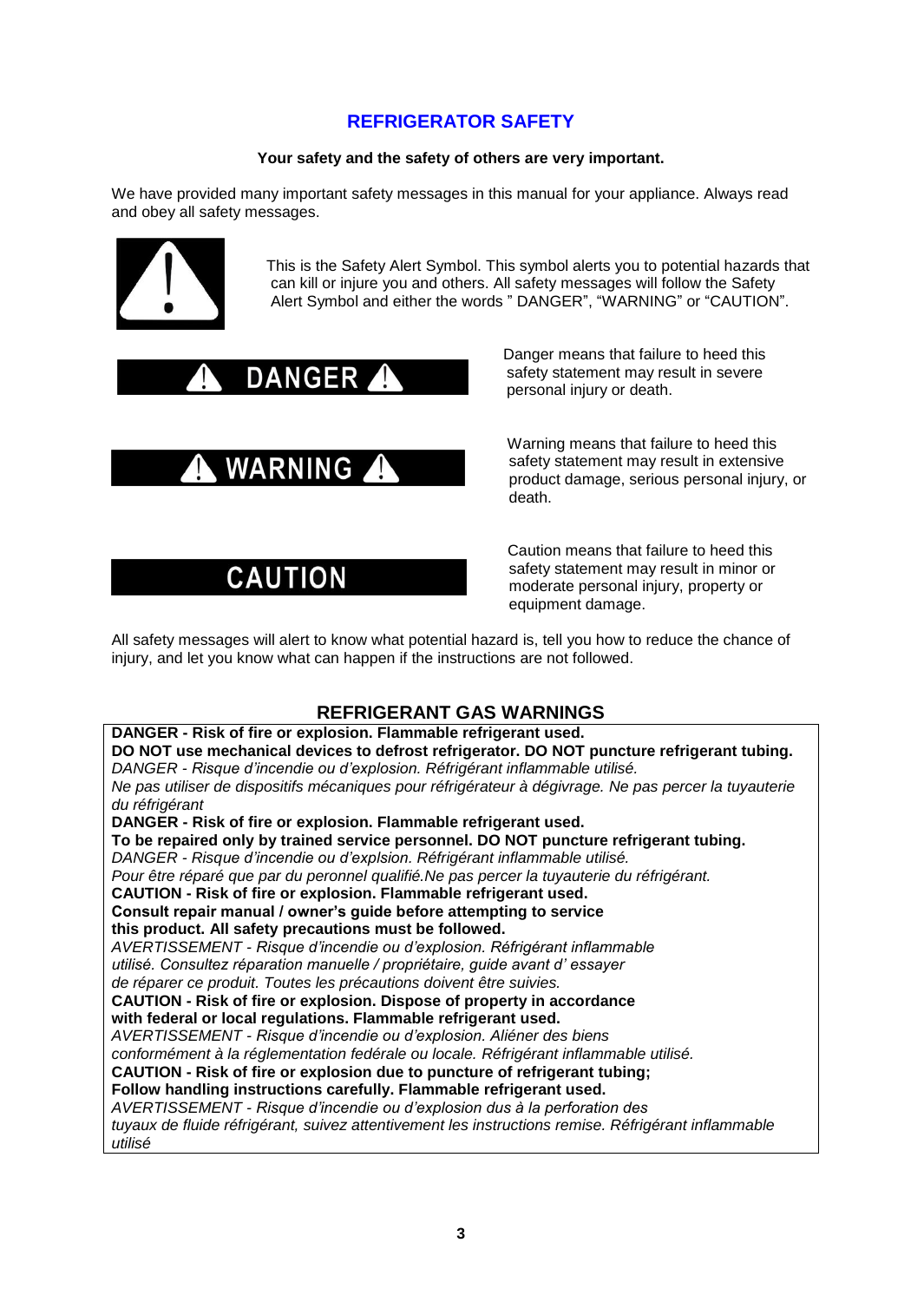

# **IMPORTANT SAFEGUIDES**

 Before the refrigerator is used, it must be properly positioned and installed as described in this manual so read the manual carefully. To reduce the risk of fire, electrical shock or injury when using the refrigerator, follow basic precaution, including the following:



- Plug into a grounded 3-prong outlet, do not remove grounding prong, do not use an adapter, and do not use an extension cord.
- It is recommended that a separate circuit, serving only your refrigerator be provided. Use receptacles that cannot be turned off by a switch or pull chain.
- Never clean refrigerator parts with flammable fluids. These fumes can create a fire hazard or explosion. And do not store or use gasoline or other flammable vapors and liquids in the vicinity of this or any other appliance. The fumes can create a fire hazard or explosion.
- Before proceeding with cleaning and maintenance operations, make sure the power line of the unit is disconnected.
- Do not connect or disconnect the electric plug when your hands are wet.
- Unplug the refrigerator or disconnect power before cleaning or servicing. Failure to do so can result in electrical shock or death.
- Do not attempt to repair or replace any part of your refrigerator unless it is specifically recommended in this manual. All other servicing should be referred to a qualified technician.



FOLLOW WARNING CALL OUTS BELOW ONLY WHEN APPLICABLE TO YOUR MODEL

- Use two or more people to move and install refrigerator. Failure to do so can result in back or other injury.
- To ensure proper ventilation for your refrigerator, the front of the unit must be completely unobstructed. Choose a well-ventilated area with temperatures above 60°F (16 °C) and below 90°F (32°C). This unit must be installed in an area protected from the element, such as wind, rain, water spray or drips.
- The refrigerator should not be located next to ovens, grills or other sources of high heat.
- The refrigerator must be installed with all electrical, water and drain connections in accordance with state and local codes. A standard electrical supply (115 V AC only, 60 Hz), properly grounded in accordance with the National Electrical Code and local codes and ordinances is required.
- Do not kink or pinch the power supply cord of refrigerator.
- The fuse (or circuit breaker) size should be 15 amperes.
- It is important for the refrigerator to be leveled in order to work properly. You may need to make several adjustments to level it.
- All installation must be in accordance with local plumbing code requirements.
- Make certain that the pipes are not pinched or kinked or damaged during installations.
- Check for leaks after connection.
- Never allow children to operate, play with or crawl inside the refrigerator.
- Although the unit has been tested at the factory, due to long-term transit and storage, the first batch of cubes must be discarded.
- Do not use solvent-based cleaning agents of abrasives on the interior. These cleaners may damage or discolor the interior.
- Do not use this apparatus for other than its intended purpose.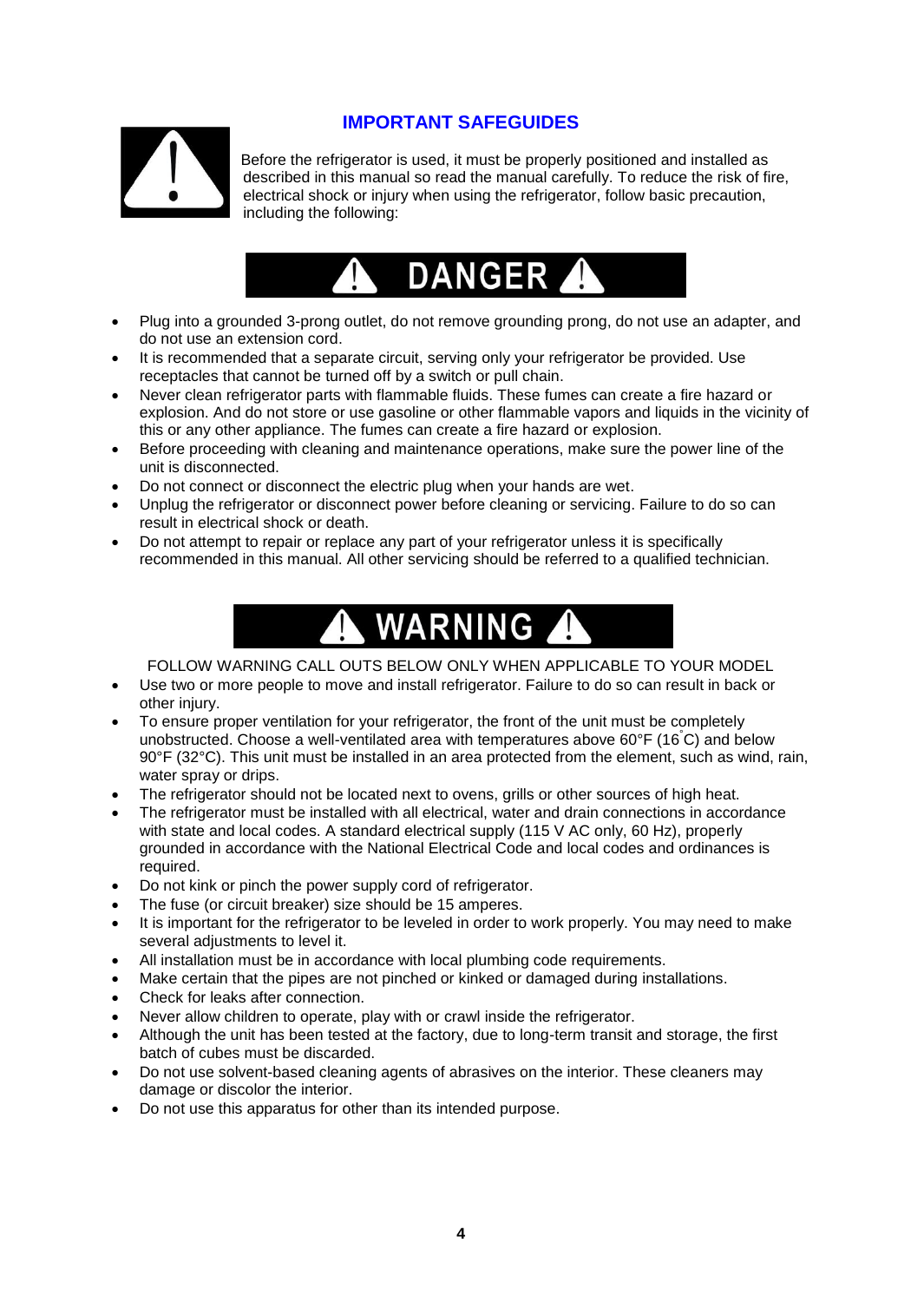# **HELP US HELP YOU...**

## **Read this guide carefully.**

It is intended to help you operate and maintain your new unit properly.

Keep it handy to answer your questions. If you don't understand something or you need more assistance, please call:

#### **Avanti Customer Service 800-220-5570**

Keep proof of original purchase date (such as your sales slip) with this guide to establish the warranty period.

# **CAUTION:**

THIS UNIT IS NOT DESIGNED FOR THE STORAGE OF MEDICINE OR OTHER MEDICAL PRODUCTS.

### **Write down the model and serial numbers.**

You'll find them on a plate located on the rear outside wall of the unit.

\_\_\_\_\_\_\_\_\_\_\_\_\_\_\_\_\_\_\_\_\_\_\_\_\_\_\_\_\_\_\_\_\_\_\_\_

Please write these numbers here:

Date of Purchase

\_\_\_\_\_\_\_\_\_\_\_\_\_\_\_\_\_\_\_\_\_\_\_\_\_\_\_\_\_\_\_\_\_\_\_\_ Model Number

\_\_\_\_\_\_\_\_\_\_\_\_\_\_\_\_\_\_\_\_\_\_\_\_\_\_\_\_\_\_\_\_\_\_\_\_ Serial Number

Use these numbers in any correspondence or service calls concerning your unit.

If you received a damaged unit, immediately contact the dealer (or builder) that sold you the unit.

Save time and money. Before you call for service, check the Troubleshooting Guide. It lists causes of minor operating problems that you can correct yourself.

## **IF YOU NEED SERVICE**

We're proud of our service and want you to be pleased. If for some reason you are not happy with the service you receive, here are some steps to follow for further assistance. FIRST, contact the people who serviced your unit. Explain why you are not pleased. In most

cases, this will solve the problem.

NEXT, if you are still not pleased, write all the details, including your telephone number, and send it to:

> **Customer Service Avanti Products 10880 NW 30 Street Miami, FL 33172 USA**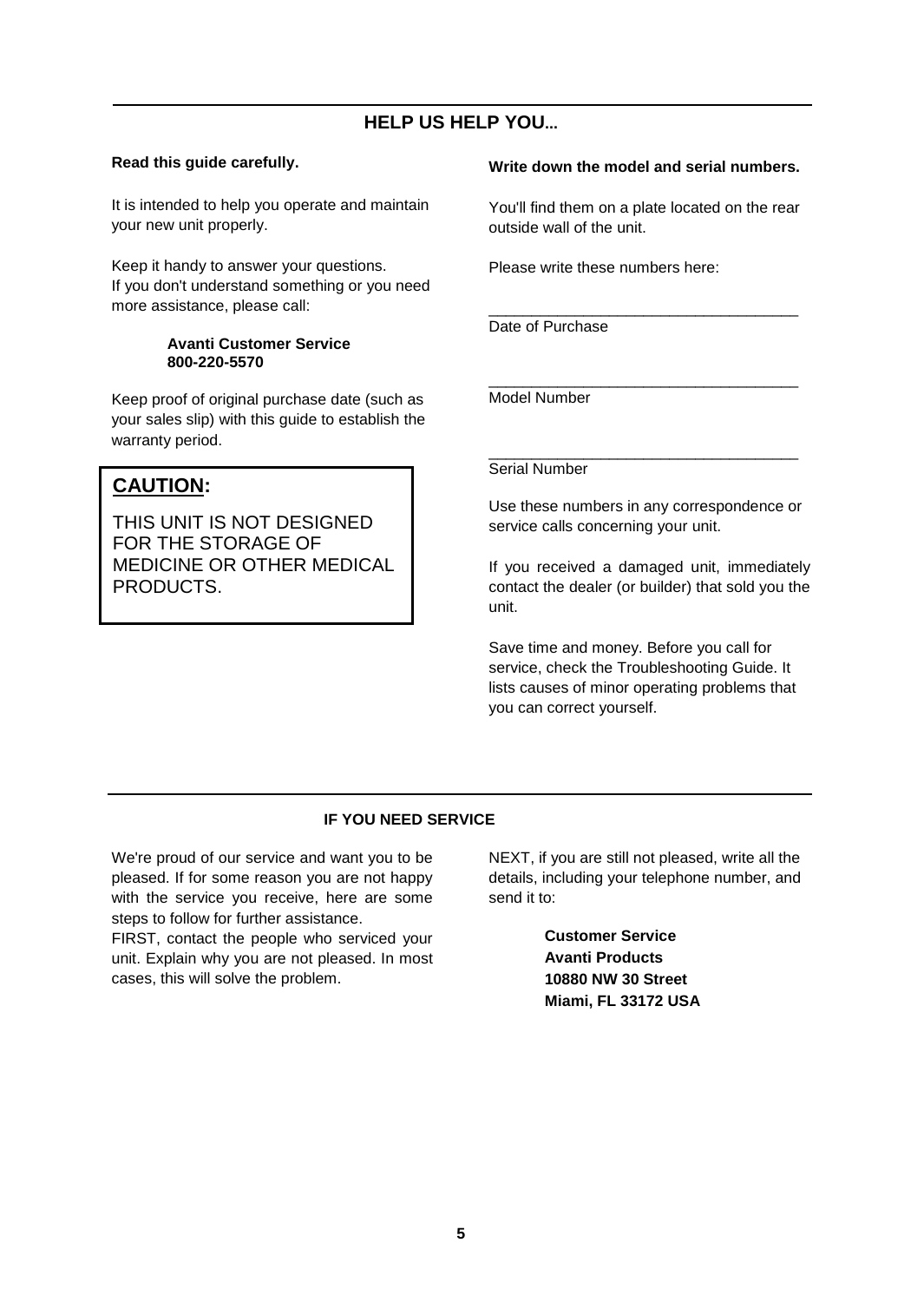# **PARTS & FEATURES**

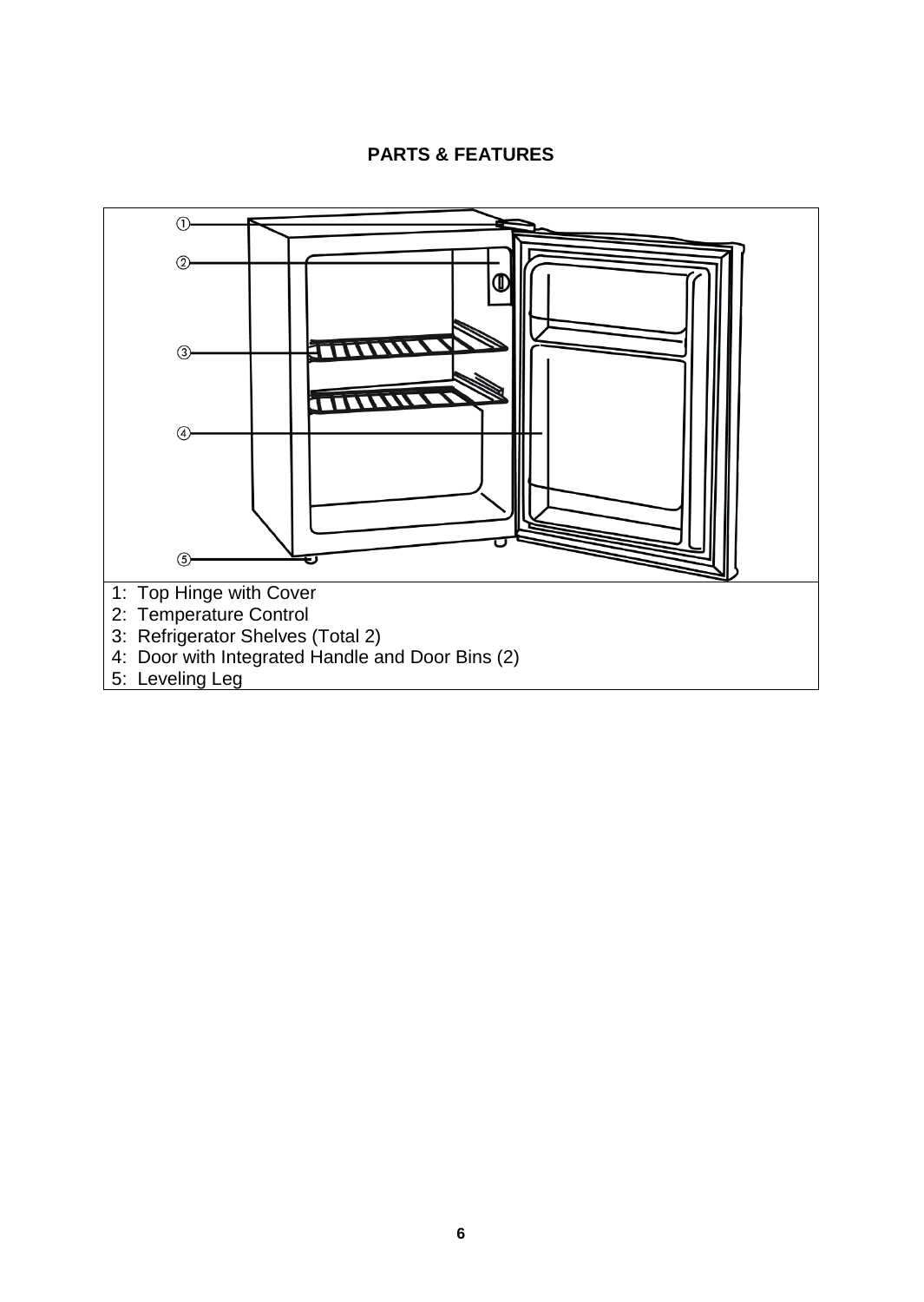# **IMPORTANT SAFETY INSTRUCTIONS**

|  | $\not$ WARNING $\not$ |  |
|--|-----------------------|--|
|  |                       |  |

To reduce the risk of fire, electrical shock, or injury when using your appliance, follow these basic precautions:

- Read all instructions before using the refrigerator.
- **DANGER or WARNING**: Risk of child entrapment. Child entrapment and suffocation are not problems of the past. Junked or abandoned refrigerators are still dangerous. . . even if they will "just sit in the garage a few days."
- **Before you throw away your old refrigerator:** Take off the doors. Leave the shelves in place so that children may not easily climb inside.
- Never allow children to operate, play with, or crawl inside the refrigerator.
- Never clean refrigerator parts with flammable fluids. The fumes can create a fire hazard or explosion.
- Do not store or use gasoline or any other flammable vapors and liquids in the vicinity of this or any other refrigerator. The fumes can create a fire hazard or explosion. -Save these instructions-

# **Before Using Your Unit**

# **INSTALLATION INSTRUCTIONS**

- Remove the exterior and interior packing.
- Check to be sure you have all of the following parts:
	- 2 Shelves
	- 1 Instruction Manual
- Before connecting the unit to the power source, let it stand upright for approximately 2 hours. This will reduce the possibility of a malfunction in the cooling system from handling during transportation.
- Clean the interior surface with lukewarm water using a soft cloth.

## **Installing Your Unit**

- This appliance is designed to be free standing only, and should not be recessed or built-in.
- Place your unit on a floor that is strong enough to support the unit when it is fully loaded. To level your unit, adjust the leveling legs at the bottom of the unit.
- **Allow 5 inches of space between the back and sides of the unit, which allows the proper air circulation to cool the compressor and condenser.**
- Locate the unit away from direct sunlight and sources of heat (stove, heater, radiator, etc.). Direct sunlight may affect the acrylic coating and heat sources may increase electrical consumption. Extreme cold ambient temperatures may also cause the unit not to perform properly.
- Avoid locating the unit in moist areas.
- Plug the unit into an exclusive, properly installed-grounded wall outlet. Do not under any circumstances cut or remove the third (ground) prong from the power cord. Any questions concerning power and/or grounding should be directed toward a certified electrician or an authorized Avanti Products service center.
- After plugging the appliance into a wall outlet, allow the unit to cool down for 2-3 hours before placing food in the refrigerator compartment.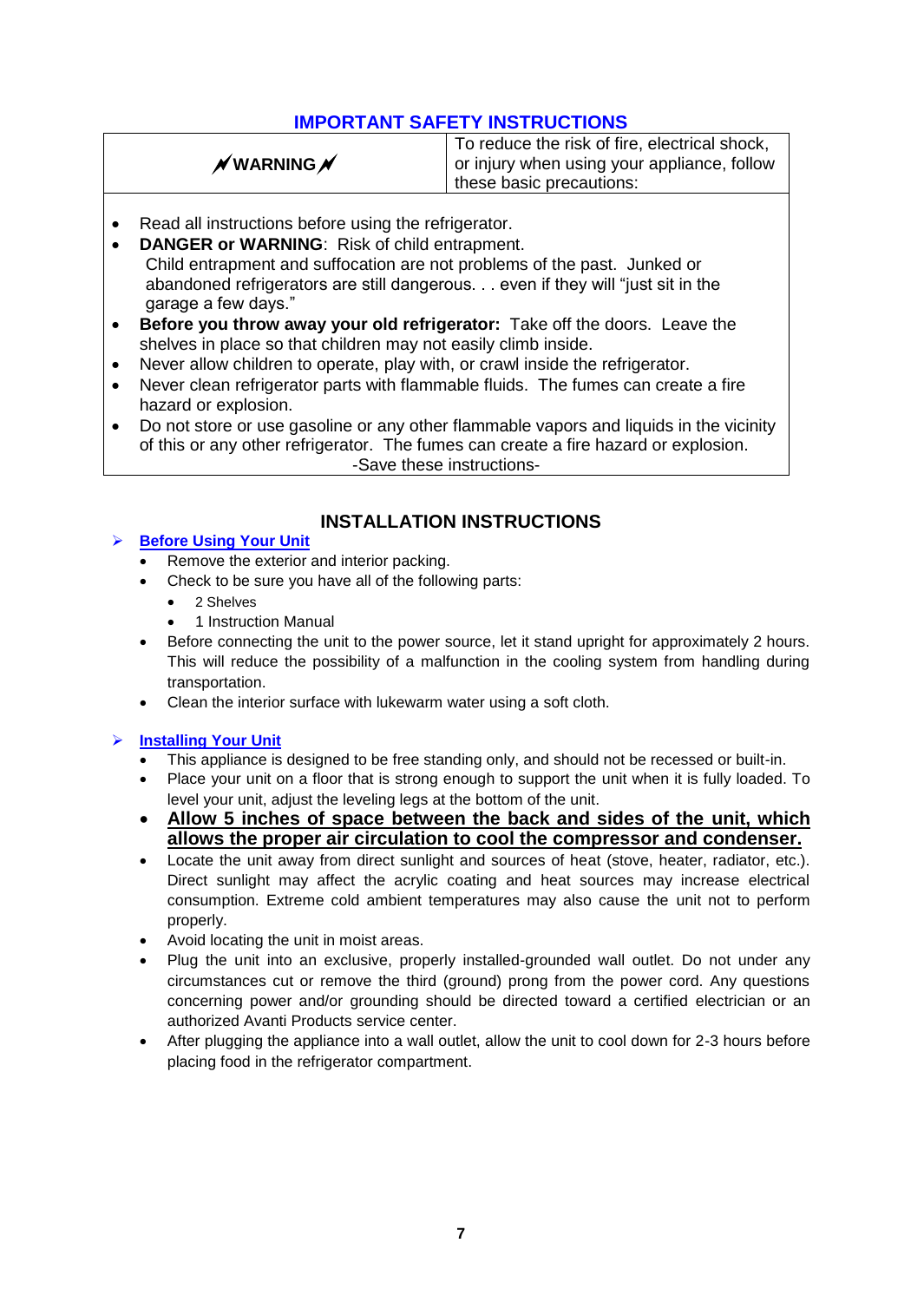## **ELECTRICAL CONNECTION**

# **Warning**

Improper use of the grounded plug can result in the risk of electrical shock. If the power cord is damaged, have it replaced by an authorized Avanti Products service center.

This appliance should be properly grounded for your safety. The power cord of this appliance is equipped with a three-prong plug which mates with standard three prong wall outlets to minimize the possibility of electrical shock.

Do not under any circumstances cut or remove the third ground prong from the power cord supplied. For personal safety, this appliance must be properly grounded.

This appliance requires a standard 115/120 Volt AC ~/60Hz electrical ground outlet with three-prong. Have the wall outlet and circuit checked by a qualified electrician to make sure the outlet is properly grounded. When a standard 2-prong wall outlet is encountered, it is your responsibility and obligation to have it replaced with a properly grounded 3-prong wall outlet.

The cord should be secured behind the appliance and not left exposed or dangling to prevent accidental injury.

The appliance should always be plugged into its own individual electrical outlet which has a voltage rating that matches the rating label on the appliance. This provides the best performance and also prevent overloading house wiring circuits that could cause a fire hazard from overheated. Never unplug the appliance by pulling the power cord. Always grip the plug firmly and pull straight out from the receptacle. Repair or replace immediately all power cords that have become frayed or otherwise damaged. Do not use a cord that shows cracks or abrasion damage along its length or at either end. When moving the appliance, be careful not to damage the power cord.

### **EXTENSION CORD**

Because of potential safety hazards under certain conditions, it is strongly recommended that you do not use an extension cord with this appliance. However, if you must use an extension cord it is absolutely necessary that it be a UL/CUL-Listed, 3-wire grounding type appliance extension cord having a grounding type plug and outlet and that the electrical rating of the cord be 115 volts and at least 10 amperes.

#### **SURGE PROTECTOR**

Most electrical appliances use a series of electric control boards to operate. These boards are very susceptible to power surges and could be damaged or destroyed.

If the appliance is going to be used in an area or if your city / country is prone to power surges / outages; it is suggested that you use a power surge protector for all electrical devices / appliances you use. The surge protector that you select must have a surge block high enough to protect the appliance it is connected to. If you have any questions regarding the type and size of surge protector needed contact a licensed electrician in your area.

Damages due to power surges are not considered a manufacturer covered defect and will void your product warranty.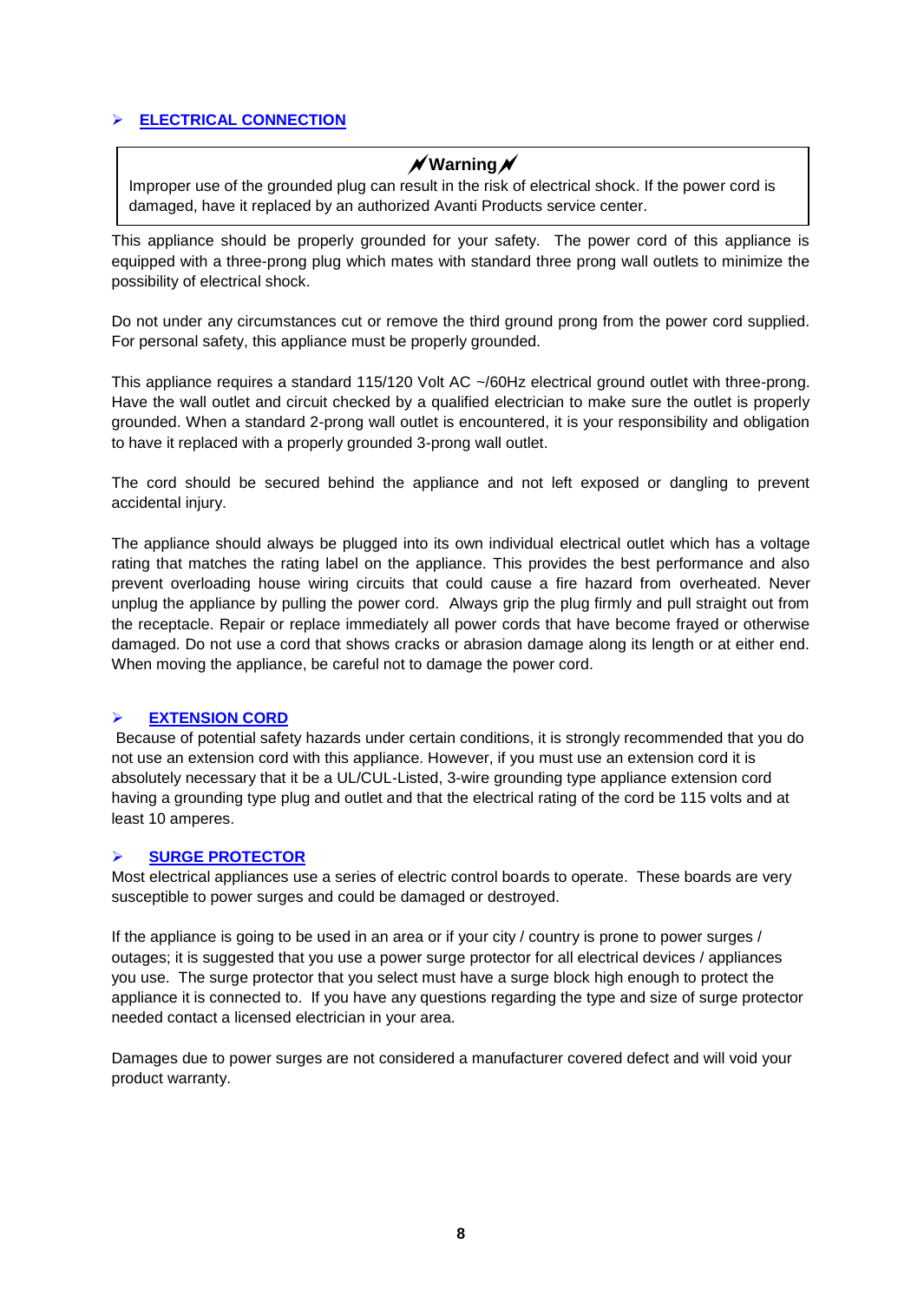# **OPERATING YOUR UNIT**

## **Setting the Temperature Control**

- Your unit has only one control for regulating the temperature in the compartment. The temperature control is located on the upper right hand side of the compartment.
- The first time you turn the unit on, set the temperature control to "6".
- The range of the temperature control is from position "OFF" to "6". After 24 to 48 hours, adjust the temperature control to the setting that best suites your needs. The setting of "3" should be appropriate for home or office use.
- To turn the appliance off, turn the temperature control to "OFF".

## **NOTE:**

- **Turning the temperature control to "OFF" position stops the cooling cycle but does not shut off the** power to the unit.
- If the unit is unplugged, has lost power, or is turned off, you must wait 3 to 5 minutes before restarting the unit. If you attempt to restart before this time delay, the unit will not start.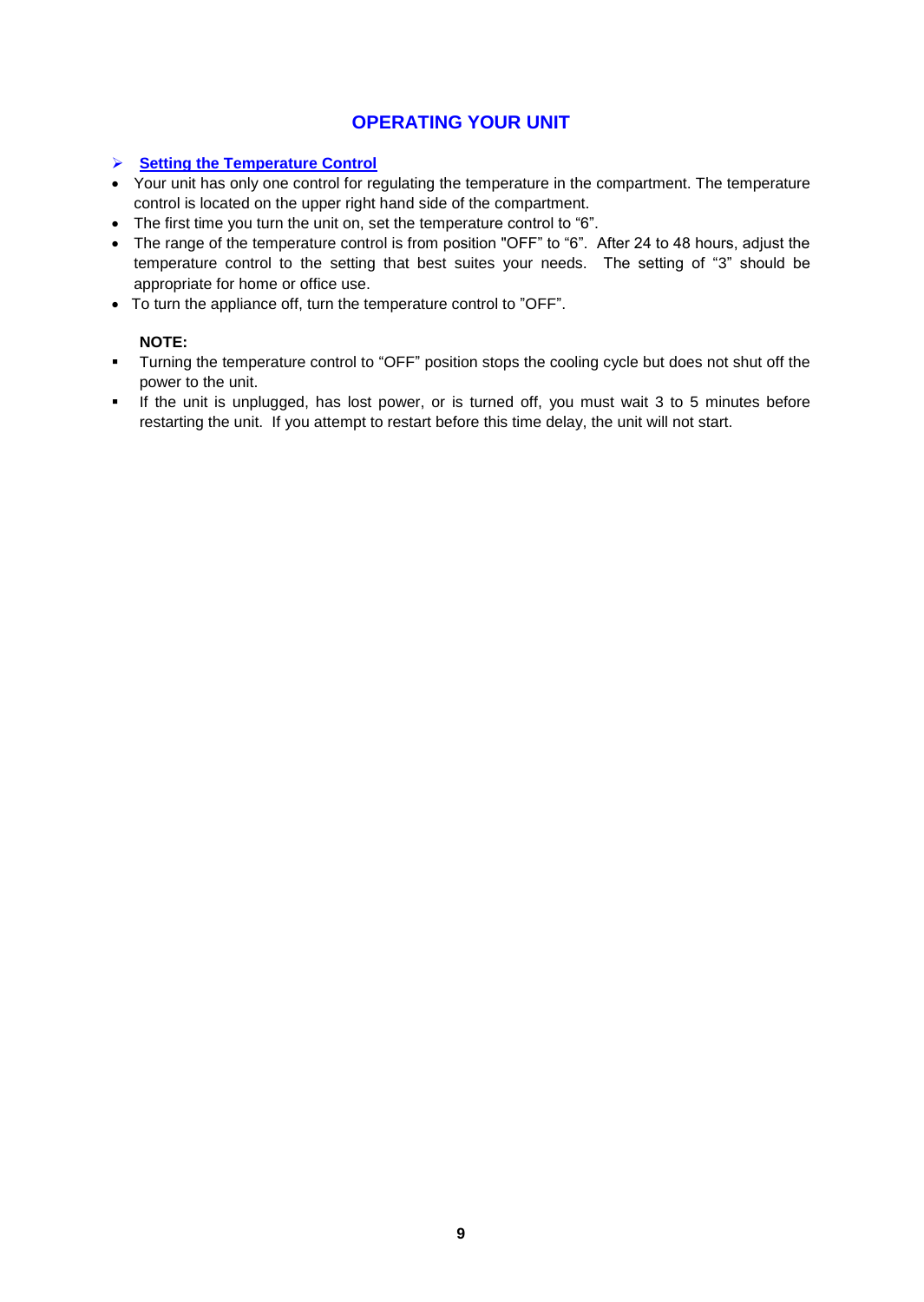# **CARE AND MAINTENANCE**

## **Reversing the Door Swing of Your Appliance**

This appliance has the capability of the door opening from either the left or right side. The unit is delivered to you with the door opening from the left side. Should you desire to reverse the opening direction, please call customer service for reversal instructions.

## **Cleaning Your Unit**

- Turn the temperature control to "OFF", unplug the unit, and remove the food, shelf, and tray.
- Wash the inside surfaces with a warm water and baking soda solution. The solution should be about 2 tablespoons of baking soda to a quart of water.
- Wash the shelf and tray with a mild detergent solution.
- The outside of the unit should be cleaned with mild detergent and warm water.
- Wring excess water out of the sponge or cloth before cleaning the area of the controls, or any electrical parts.
- Wash the outside cabinet with warm water and mild liquid detergent. Rinse well and wipe dry with a clean soft cloth.

## **CAUTION:**

Failure to unplug the unit could result in electrical shock or personal injury.

### **Power Failure**

Most power failures are corrected within a few hours and should not affect the temperature of your unit if you minimize the number of times the door is opened. If the power is going to be off for a longer period of time, you need to take the proper steps to protect your food.

### **Vacation Time**

- **Short vacations:** Leave the unit operating during vacations of less than three weeks.
- Long vacations: If the appliance will not be used for several months, remove all food and unplug the power cord. Clean and dry the interior thoroughly. To prevent odor and mold growth, leave the door open slightly: blocking it open if necessary.

### **Moving Your Unit**

- Remove all the food.
- Securely tape down all loose items inside your unit.
- Turn the leveling legs up to the base to avoid damage.
- Tape the door shut.
- Be sure the unit stays secure in the upright position during transportation. Also protect the outside of unit with a blanket, or similar item.

### **Energy Saving Tips**

- The unit should be located in the coolest area of the room, away from heat producing appliances, and out of the direct sunlight.
- Let hot foods cool to room temperature before placing in the unit. Overloading the unit forces the compressor to run longer.
- Be sure to wrap foods properly, and wipe containers dry before placing them in the unit. This cuts down on frost build-up inside the unit.
- Unit storage bin should not be lined with aluminum foil, wax paper, or paper toweling. Liners interfere with cold air circulation, making the unit less efficient.
- Organize and label food to reduce door openings and extended searches. Remove as many items as needed at one time, and close the door as soon as possible.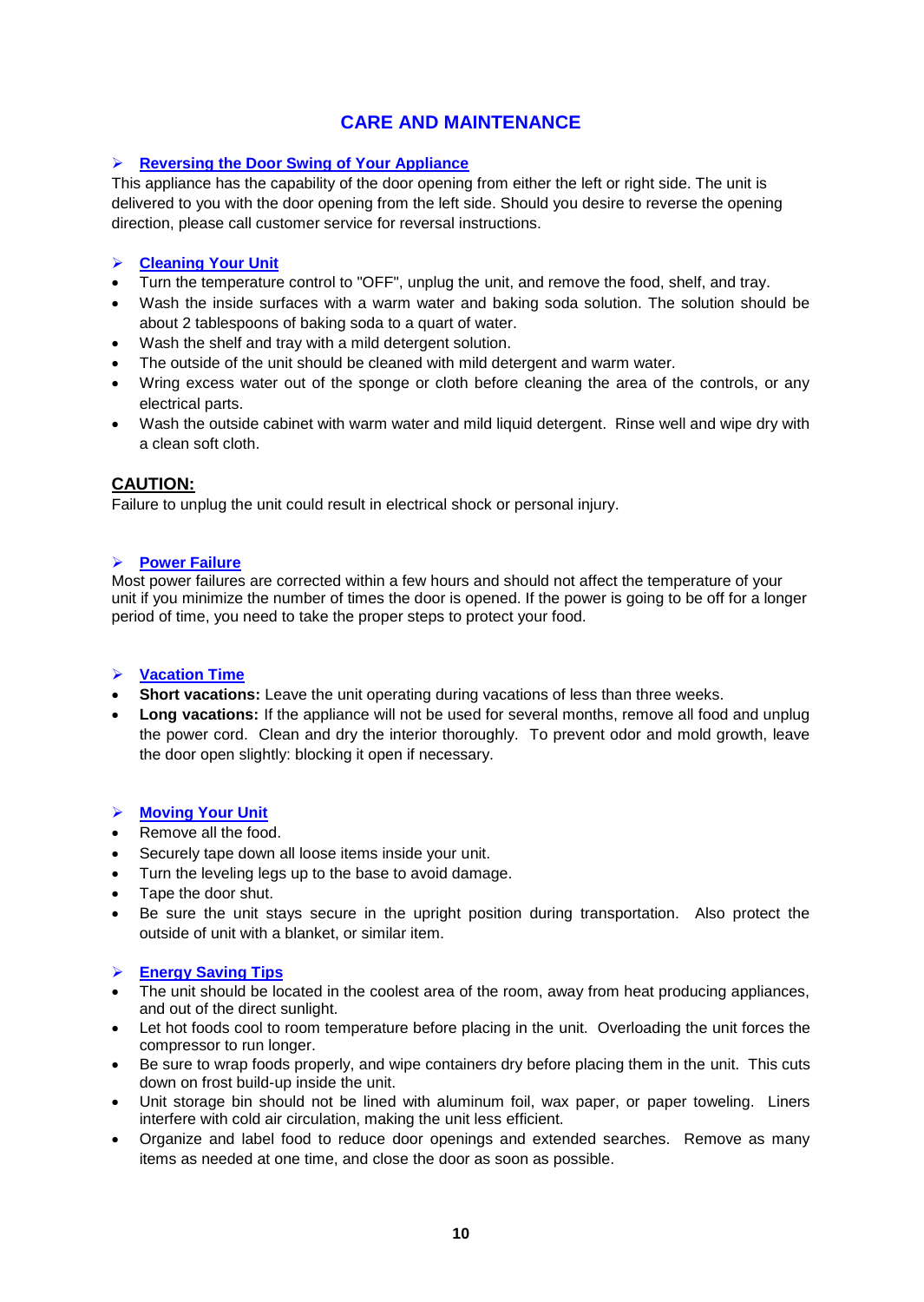## **PROBLEMS WITH YOUR REFRIGERATOR ?**

You can solve many common unit problems easily, saving you the cost of a possible service call. Try the suggestions below to see if you can solve the problem before calling the servicer.

| <b>PROBLEM</b>                         | <b>POSSIBLE CAUSE</b>                              |
|----------------------------------------|----------------------------------------------------|
| Unit does not operate.                 | Not plugged in.                                    |
|                                        | The circuit breaker tripped or a blown fuse.       |
|                                        | The unit temperature control is set at "OFF"       |
|                                        | position.                                          |
| Turns on and off frequently.           | The room temperature is hotter than normal.        |
|                                        | A large amount of food has been added to the       |
|                                        | unit.                                              |
|                                        | The door is opened too often.                      |
|                                        | The door is not closed completely.                 |
|                                        | The temperature control is not set correctly.      |
|                                        | The door gasket does not seal properly.            |
|                                        | The unit does not have the correct clearances.     |
| Vibrations.                            | Check to assure that the unit is level.            |
| The unit seems to make too much noise. | The rattling noise may come from the flow of the   |
|                                        | refrigerant, which is normal.                      |
|                                        | As each cycle ends, you may hear gurgling          |
|                                        | sounds caused by the flow of refrigerant in your   |
|                                        | unit.                                              |
|                                        | Contraction and expansion of the inside walls      |
|                                        | may cause popping and crackling noises.            |
|                                        | The unit is not level.                             |
| The door will not close properly.      | The unit is not level.                             |
|                                        | The door was reversed and not properly installed.  |
|                                        | The gasket is dirty or bent.                       |
|                                        | The shelves, bins, or baskets are out of position. |

# **TROUBLESHOOTING GUIDE**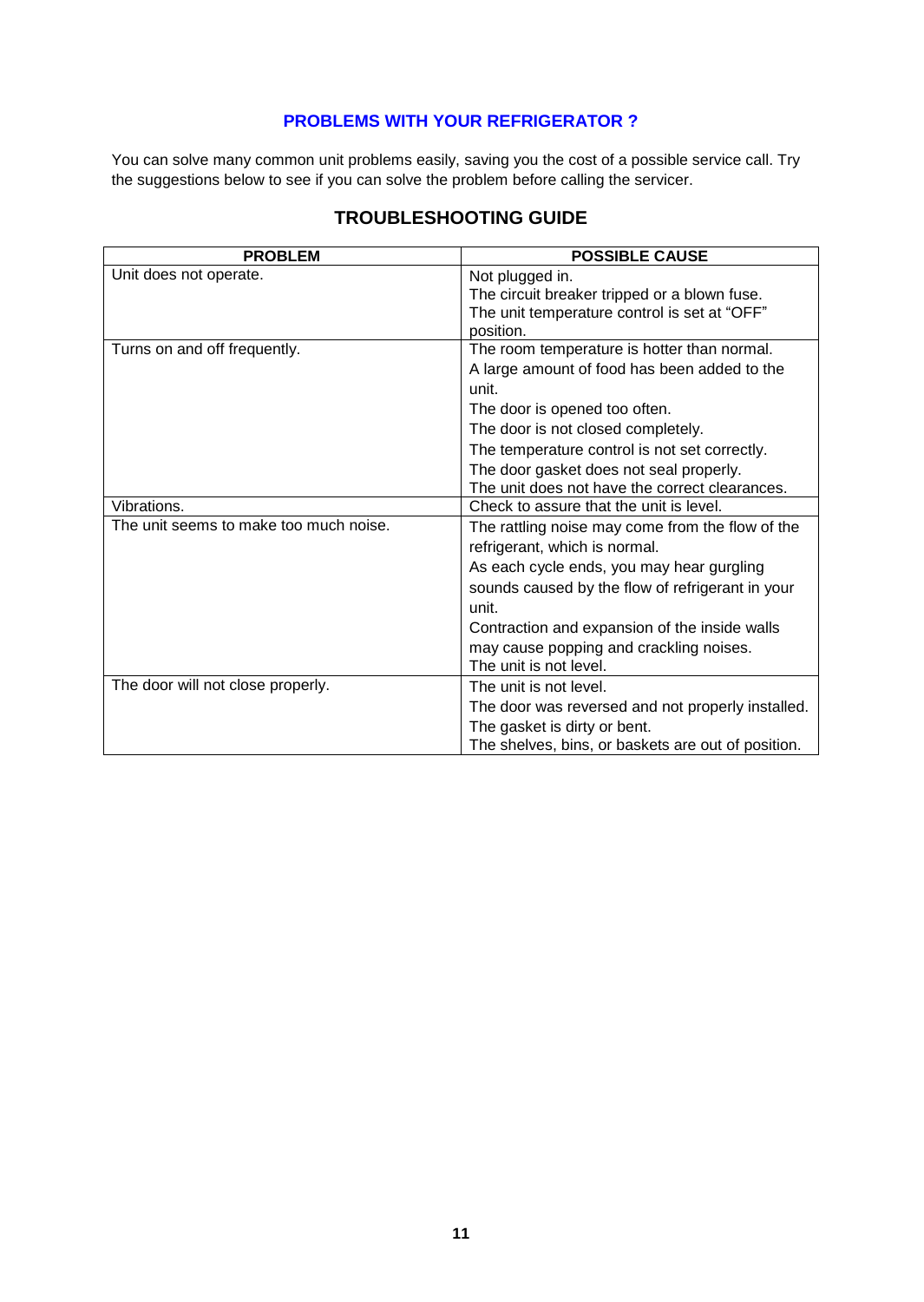# **SERVICE FOR YOUR REFRIGERATOR**

We are proud of our customer service organization and the network of professional service technicians that provide service on your Avanti refrigerators. With the purchase of your Avanti unit, you can be confident that if you ever need additional information or assistance, the Avanti Products Customer Service team will be here for you. Just call us toll-free.

### **AVANTI PRODUCTS CUSTOMER SERVICES**

| <b>Product Information</b> | Whatever your questions are about our products,    |
|----------------------------|----------------------------------------------------|
| 800-323-5029               | help is available.                                 |
| Part Orders                | You may order parts and accessories that will be   |
| 800-220-5570               | delivered directly to your home, by personal       |
|                            | check, money order, Master Card, or Visa.          |
| In-Home Repair Service     | An Avanti Products authorized service center will  |
| 800-220-5570               | provide expert repair service, scheduled at a time |
|                            | that is convenient for you. Our trained servicers  |
|                            | know your refrigerator inside and out.             |

# **WIRING DIAGRAM**

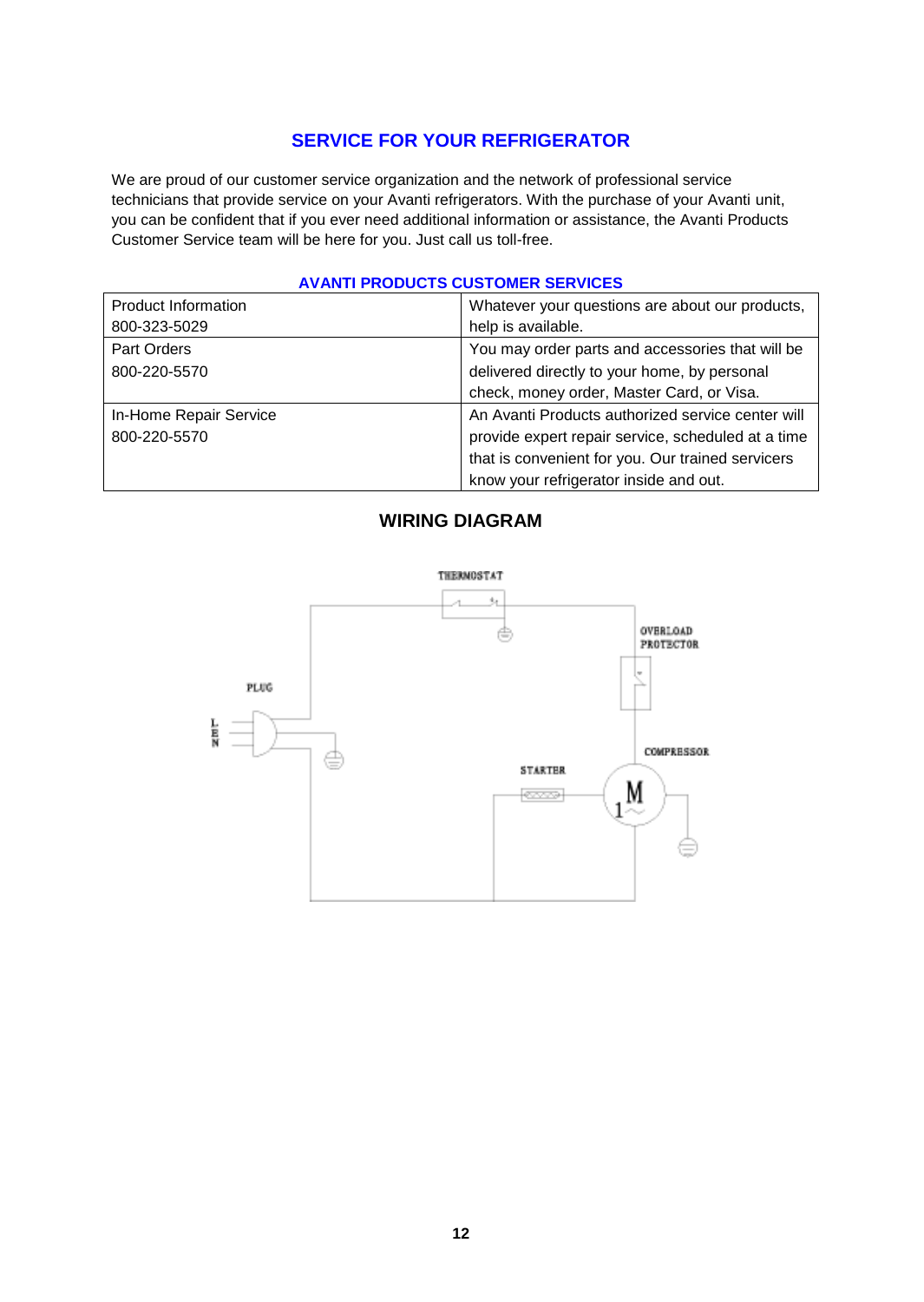| <b>YOUR AVANTI PRODUCTS</b><br>WARRANTY | Staple your sales receipt here. Proof of original<br>purchase date is needed to obtain service under<br>warranty. |
|-----------------------------------------|-------------------------------------------------------------------------------------------------------------------|
|-----------------------------------------|-------------------------------------------------------------------------------------------------------------------|

#### WHAT IS COVERED – LIMITED ONE-YEAR WARRANTY

Avanti Products warrants that the product is free from defects in materials and/or workmanship for a period of twelve (12) months from the date of purchase by the original owner. The foregoing timeline begins to run upon the date of purchase, and shall not be stalled, tolled, extended, or suspended for any reason whatsoever unless described in detail in the warranty document. For one year from the date of purchase by the original owner, Avanti products will, at its option, repair or replace any part of the product which proves to be defective in material or workmanship under normal use. Avanti Products will provide you with a reasonably similar product that is either new or factory refurbished. During this period Avanti Products will provide all parts and labor necessary to correct such defects free of charge, so long as the product has been installed and operated in accordance with the written instructions in this manual. In rental or commercial use, the warranty period is 90 days. All Avanti appliances of 4.2 cubic feet capacity or less must be brought/sent to the appliance service center for repair.

#### LIMITED SECOND THROUGH FIFTH YEAR WARRANTY

For the second through the fifth year from the date of original purchase, Avanti Products will provide a replacement compressor free of charge due to a failure. You are responsible for the service labor and freight charges. In rental or commercial use, the limited compressor warranty is one year and nine months. Costs involved to move the product to the service center and back to the user's home, as maybe required, are the user's responsibility.

## WARRANTY EXCLUSIONS / WHAT IS NOT COVERED:

The warranty coverage described herein excludes all defects or damage that are not the direct fault of Avanti Products, including without limitation, one or more of the following:

- A failure to comply with any applicable state, local, city, or county electrical, plumbing and/or building codes, regulations, or laws, including failure to install the product in strict conformity with local fire and building codes and regulations.
- Any external, elemental and/or environmental forces and factors, including without limitation, rain, wind, sand, floods, fires, mud slides, freezing temperatures, excessive moisture or extended exposure to humidity, lightning, power surges, structural failures surrounding the appliance, and acts of God.

| • Content losses of food or other content due to<br>spoilage.<br>• Incidental or consequential damages<br>• Parts and labor costs for the following will not be<br>considered as warranty:<br>Evaporator doors, door springs, and/or frames.<br>Inner door panels, door shelves, door rails,<br>and/or door supports.<br>Light bulbs and/or plastic housing.<br>Plastic cabinet liners.<br>Punctured evaporator that voids the warranty on<br>the complete sealed system. | • Shipping and handling costs associated with the<br>replacement of the unit.<br>• Repairs performed by unauthorized servicers.<br>• Service calls that are related to external problems,<br>such as abuse, misuse, inadequate electrical<br>power, accidents, fire, floods, or any other acts of<br>God.<br>• Failure of the product if it is used for other than it<br>intended purpose.<br>• The warranty does not apply outside the<br>Continental USA.<br>• Surcharges including but not limited to, any after<br>hour, weekend, or holiday service calls, tolls, ferry<br>trip charges, or mileage expense for service calls to<br>remote areas. |
|---------------------------------------------------------------------------------------------------------------------------------------------------------------------------------------------------------------------------------------------------------------------------------------------------------------------------------------------------------------------------------------------------------------------------------------------------------------------------|--------------------------------------------------------------------------------------------------------------------------------------------------------------------------------------------------------------------------------------------------------------------------------------------------------------------------------------------------------------------------------------------------------------------------------------------------------------------------------------------------------------------------------------------------------------------------------------------------------------------------------------------------------|
|                                                                                                                                                                                                                                                                                                                                                                                                                                                                           |                                                                                                                                                                                                                                                                                                                                                                                                                                                                                                                                                                                                                                                        |

In no event shall Avanti Products have any liability or responsibility whatsoever for damage to surrounding property, including cabinetry, floors, ceilings, and other structures and/or objects around the product. Also excluded from this warranty are scratches, nicks, minor dents, and other cosmetic damages on external surfaces and exposed parts; Products on which the serial numbers have been altered, defaced or removed; service visits for customer education, or visits where there is nothing wrong with the product; correction of installation problems (you are solely responsible for any structure and setting for the product, including all electrical, plumbing and/or other connecting facilities, for proper foundation/flooring, and for any alterations including without limitation cabinetry, walls, floors, shelving etc., as well as the resetting of breakers or fuses.

### OUT OF WARRANTY PRODUCT

Avanti Products is under no obligation, at law or otherwise, to provide you with any concessions, including repairs, pro-rates, or product replacement, once this warranty has expired.

*WARRANTY – REFRIGERATION - COMPRESSOR*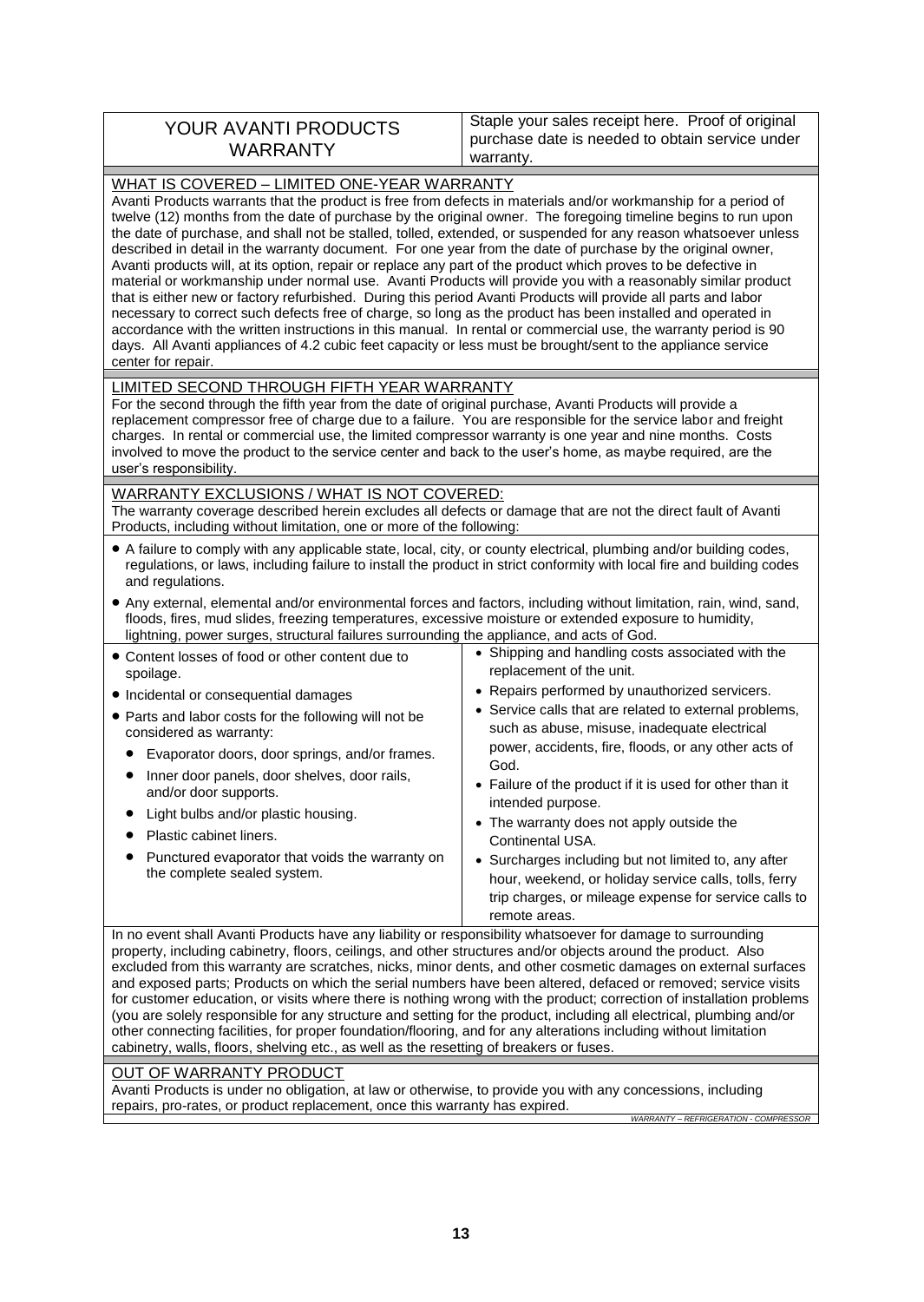## **INSTRUCCIONES EN ESPAÑOL**

#### **INSTALACION**

Retire los accesorios de empaque (plásticos protectores, cartón y tiras engomadas). Limpie el exterior con un trapo suave y seco, y el interior con un trapo húmedo y tibio.

#### **UBICACION**

- 1. Seleccione un lugar con un piso firme y nivelado.
- 2. Su refrigerador requiere ventilación. Deje un espacio mínimo de 5" hacia arriba y espacio suficiente en el respaldo para permitir la circulación de aire.
- 3. Evite luz directa del sol o calor. La luz directa del sol puede afectar la capa de pintura. Las fuentes de calor en su proximidad causarán un consumo mayor de electricidad.
- 4. Para un mejor desempeño, nivele el refrigerador utilizando las patas ajustables o tornillos niveladores. Para verificar el nivel, abra la puerta hasta la mitad, debe regresar sola.

#### **INSTRUCCIONES PARA LA CONEXION A TIERRA**

Este aparato electrodoméstico debe estar conectado a tierra. En caso de un cortocircuito eléctrico, la conexión a tierra reduce el riesgo de choque eléctrico proporcionando un cable de escape para la corriente eléctrica. Este aparato viene equipado con un cordón que posee un cable a tierra con un enchufe de conexión a tierra. Este enchufe debe estar conectado en un tomacorriente instalado correctamente y conectado a tierra.

#### **ADVERTENCIA**

El uso inadecuado del enchufe de conexión a tierra puede resultar en un riesgo de choque eléctrico. Consulte con un electricista si no comprende bien las instrucciones de conexión a tierra o si existe alguna duda sobre si el aparato está conectado a tierra correctamente.

#### **NO USE UN CORDON DE EXTENSION ELECTRICA**

Use un tomacorriente de pared exclusivo. No conecte su refrigerador a cordones de prolongación eléctrica o junto a cualquier otro electrodoméstico en el mismo tomacorriente de pared.

#### **COMO AJUSTAR EL CONTROL DE TEMPERATURA**

Su unidad tiene un solo control para regular la temperatura, este control se encuentra localizado en la parte superior derecha del compartimiento.

Al conectar y encender su unidad, asegúrese de rotar el control de temperatura hacia la posición de "6".

Este control de temperatura puede variar desde "OFF" hasta la posición "6", después de haberse mantenido en la posición "6" por 24 o 48 horas aproximadamente, regrese el control de temperatura para ajustarlo a la posición que más se ajuste a sus necesidades, por ejemplo la posición "4" sería apropiada para usar su unidad en su hogar u oficinas.

Para apagar su unidad, simplemente rote el control de temperatura hacia la posición de "OFF". Nota:

Rotando el control de temperatura hacia la posición de "OFF", Usted solamente apaga el ciclo de enfriamiento, pero no desconecta su unidad de la fuente de corriente.

Si la unidad es desconectada de la pared o sufre una interrupción de electricidad Usted siempre debe esperar por un aproximado de 3 a 5 minutos para poder encenderla de nuevo, de no hacerlo así, su unidad no comenzará a funcionar.

#### **ADVERTENCIA IMPORTANTE:**

Un refrigerador vacío es una atracción muy peligrosa para los niños. Quite los sellos magnéticos, puertas o cerraduras de todo electrodoméstico que no esté en uso, es tambien aconsejable remover o quitar puertas al momento de desechar su refrigerador.

#### **OPERACION**

Enchufe el cable a la toma de corriente, que debe ser 115-120v A/C, 10 AMP ó más. Para evitar vibraciones, este equipo debe estar bien nivelado. Para encender el refrigerador, gire el control de temperatura a la posición que corresponda al enfriamiento deseado.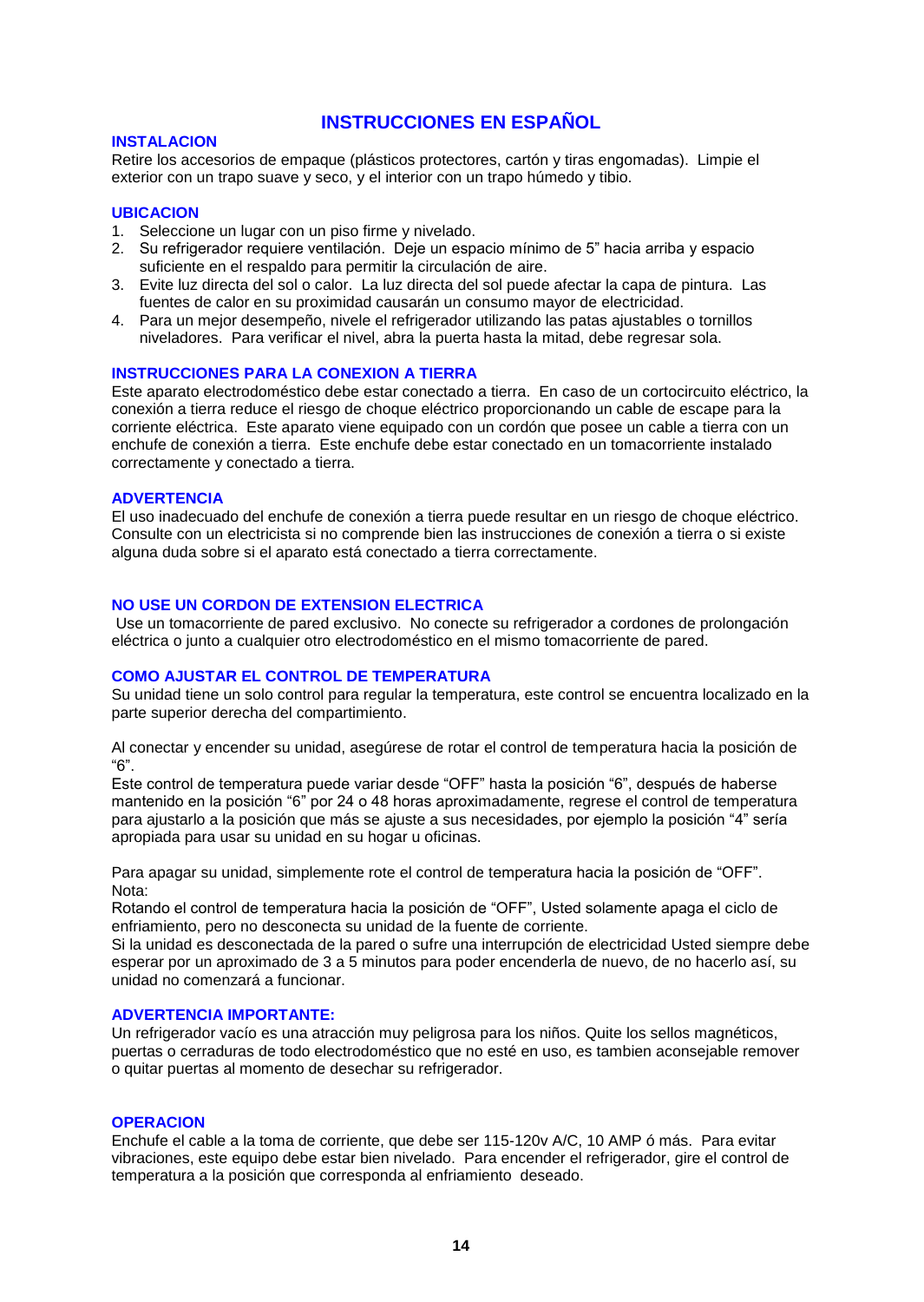### **CUIDADOS EN LOS PERIODOS DE AUSENCIA**

Para cortos períodos de ausencia (menos de 21 días) el congelador podrá quedar funcionando. Coloque el botón de control de temperaturas en la posición mínima.

- En períodos de ausencia más largos, se aconseja dejar el refrigerador limpio y desconectado.
- Saque todo lo que tenga adentro del refrigerador y haga el deshielo y la limpieza general. También retire la bandeja del congelador, limpie bien y séquela internamente.
- Deje la puerta entreabierta para que penetre el aire y así evitar la formación de olores.

#### **ECONOMIA DE ENERGIA**

- Evite dejar por mucho tiempo la puerta abierta.
- Evite aperturas frecuentes de la puerta.
- Nunca coloque alimentos calientes dentro del refrigerador. Espere que estén a una temperatura ambiental.
- Coloque el botón de control de temperaturas en la posición adecuada.

#### **SI USTED SE VA DE VACACIONES POR UN PERIODO DE 30 DIAS O MAS**

- Saque todos los artículos del refrigerador-congelador.
- Desconecte el refrigerador del tomacorriente y limpie el refrigerador bien, incluyendo la bandeja del congelador.
- Deje la puerta abierta para evitar la formación de olores, condensación o moho.

#### **SI USTED SE MUDA**

- Desconecte el refrigerador del tomacorriente y limpie el refrigerador bien, incluyendo la bandeja del congelador.
- Saque todas las partes movibles y empaquételas para que no se muevan durante la transportación.
- Cierre la puerta del refrigerador y séllela con cinta adhesiva.
- Asegúrese que el refrigerador va parado durante el viaje y cúbralo con una frazada.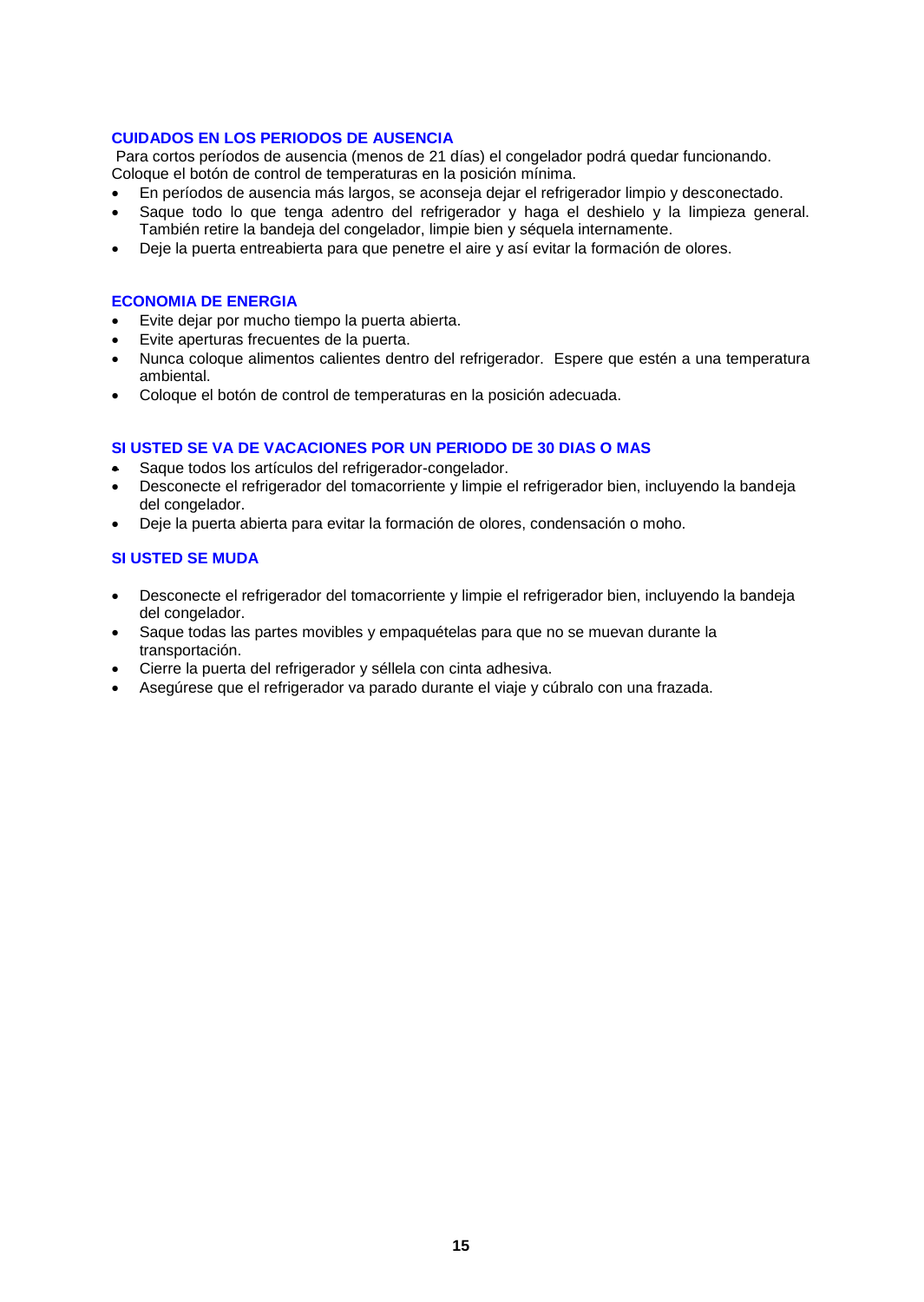# **SÉCURITÉ RELATIVE AU RÉFRIGÉRATEUR**

#### **Votre sécurité et celle des autres est très importante.**

Nous donnons de nombreux messages de sécurité importants dans ce manuel. Toujours lire et suivre les consignes de sécurité.



C'est le symbole de "sécurité". Ce symbole vous signale les dangers potentiels qui peuvent tuer ou blesser vous et les autres. Tous les messages suivront ce symbole de sécurité soit des mots «DANGER», «AVERTISSEMENT» ou «ATTENTION».



**WARNING** 

# **CAUTION**

DANGER signifie que la non-observation de cette consigne de sécurité peut entraîner des blessures personnelles ou la mort.

AVERTISSEMENT signifie que le non-respect de cette consigne de sécurité peut entraîner de graves dommages au produit, des blessures graves ou la mort.

ATTENTION signifie que le non-respect de cette consigne de sécurité peut entraîner des blessures mineures ou modérées, des biens ou des dommages matériels.

Tous les messages de sécurité vous alerteront des dangers potentiels et vous disent comment réduire le risque de blessure en sachant ce qui peut arriver si les instructions ne sont pas suivies.

# **GAZ RÉFRIGERANT INFLAMMABLE**

*DANGER -* Risque d'incendie ou d'explosion. Réfrigérant inflammable utilisé. Ne pas utiliser de dispositifs mécaniques pour dégivrer l'appareil. Ne pas percer la tuyauterie contenant le réfrigérant

*DANGER -* Risque d'incendie ou d'explosion. Réfrigérant inflammable utilisé. Doit être réparé que par du personnel qualifié. Ne pas percer la tuyauterie contenant le réfrigérant.

*AVERTISSEMENT -* Risque d'incendie ou d'explosion. Réfrigérant inflammable utilisé. Consultez le manuel d'instruction avant d'essayer de réparer ce produit. Toutes les précautions doivent être suivies.

*AVERTISSEMENT -* Risque d'incendie ou d'explosion. Réfrigérant inflammable utilisé. Défaitesvous du produit conformément à la réglementation fédérale ou locale.

*AVERTISSEMENT -* Risque d'incendie ou d'explosion dus à la perforation des tuyaux de fluide réfrigérant, suivez attentivement les instructions remises. Réfrigérant inflammable utilisé.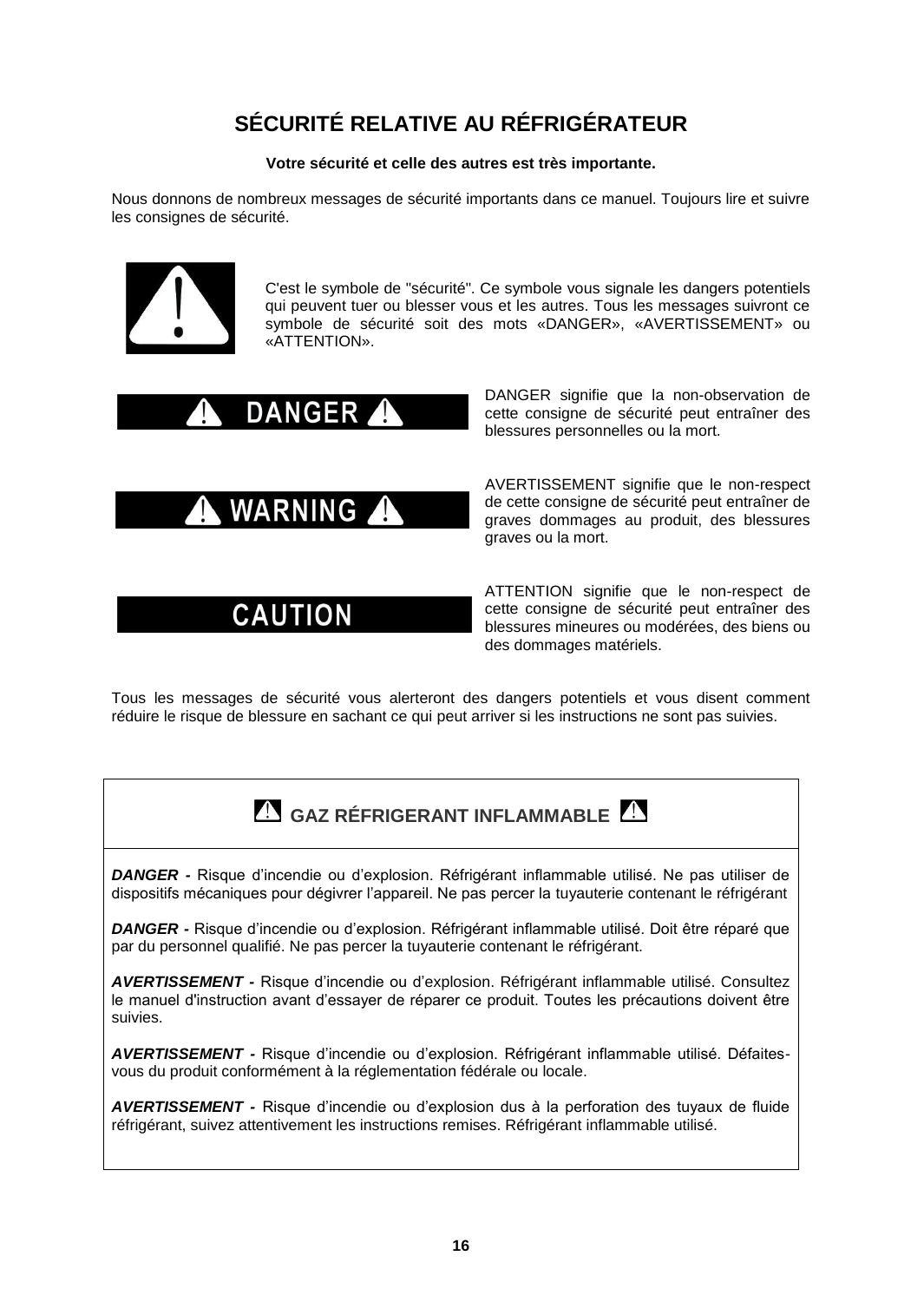# **CONSIGNES DE SÉCURITÉ IMPORTANTES**



Avant d'utilisé le réfrigérateur, il doit être correctement positionné et installé comme décrit dans ce manuel, tel que mentionné dans ce manuel. Pour réduire le risque d'incendie, de choc électrique ou de blessure lors de l'utilisation du réfrigérateur, suivez les consignes de base, y compris ce qui suit:



- Brancher sur une prise à 3 broches mise à la terre; ne pas retirer la broche de mise à la terre; ne pas utiliser un adaptateur, et de ne pas utiliser de rallonge.
- Il est recommandé d'utiliser un circuit séparé pour alimenter votre réfrigérateur uniquement. Utilisez des prises qui ne peuvent être désactivés par un commutateur ou par une chaîne de traction.
- Ne jamais nettoyer avec des liquides inflammables les pièces du réfrigérateur. Ces émanations peuvent provoquer un risque d'incendie ou d'explosion. Ne pas stocker ou utiliser de l'essence ou d'autres vapeurs et liquides inflammables à proximité de cet appareil ou de tout autre appareil. Les émanations peuvent provoquer un risque d'incendie ou d'explosion.
- Avant de procéder aux opérations de nettoyage et d'entretien, assurez-vous que la ligne d'alimentation de l'appareil est débranchée.
- Ne pas brancher ou débrancher la prise électrique lorsque vos mains sont humides.
- Débranchez le réfrigérateur ou coupez le courant avant le nettoyage ou l'entretien. Ne pas le faire peut entraîner un choc électrique ou la mort.
- Ne tentez pas de réparer ou de remplacer une partie de votre réfrigérateur à moins qu'il ne soit spécifiquement recommandé dans ce manuel. Toutes les autres réparations doivent être confiées à un technicien qualifié.



#### **SUIVRE LES INSTRUCTIONS SUIVANTES LORSQUE S'APPLIQUE AU MODÈLE**

- Utiliser deux personnes ou plus pour déplacer et installer le réfrigérateur. Ne pas le faire peut conduire à des blessures au dos ou autres.
- Pour assurer une ventilation appropriée pour votre réfrigérateur, l'avant de l'appareil doit être complètement dégagée. Choisissez un endroit bien aéré avec des températures supérieures à 60° F (16° C) et en dessous de 90° F (32° C). Cet appareil doit être installé dans une zone protégée des éléments, tels que le vent, la pluie, de l'eau pulvérisée ou gouttes.
- Le réfrigérateur ne doit pas être situé à proximité de fours, grilles ou d'autres sources de forte chaleur.
- Le réfrigérateur doit être installé avec toutes les connexions électriques, de l'eau et de drain en conformité avec les codes nationaux et locaux. Une alimentation électrique standard (115 V CA, 60 Hz), mise à la terre conformément au Code national de l'électricité et les codes et règlements locaux est nécessaire.
- Ne pas plier ni coincer le cordon d'alimentation du réfrigérateur.
- La taille fusible (ou disjoncteur) doit être de 15 ampères.
- Il est important pour le réfrigérateur d'être nivelé afin de fonctionner correctement. Vous pouvez avoir besoin de faire plusieurs ajustements.
- Ne jamais laisser les enfants utiliser, jouer avec ou ramper à l'intérieur du réfrigérateur.
- N'utilisez pas de produits de nettoyage à base de solvant d'abrasifs sur l'intérieur. Ces nettoyeurs peuvent endommagé ou décoloré l'appareil.
- Ne pas utiliser cet appareil pour d'autres fins que celles prévues.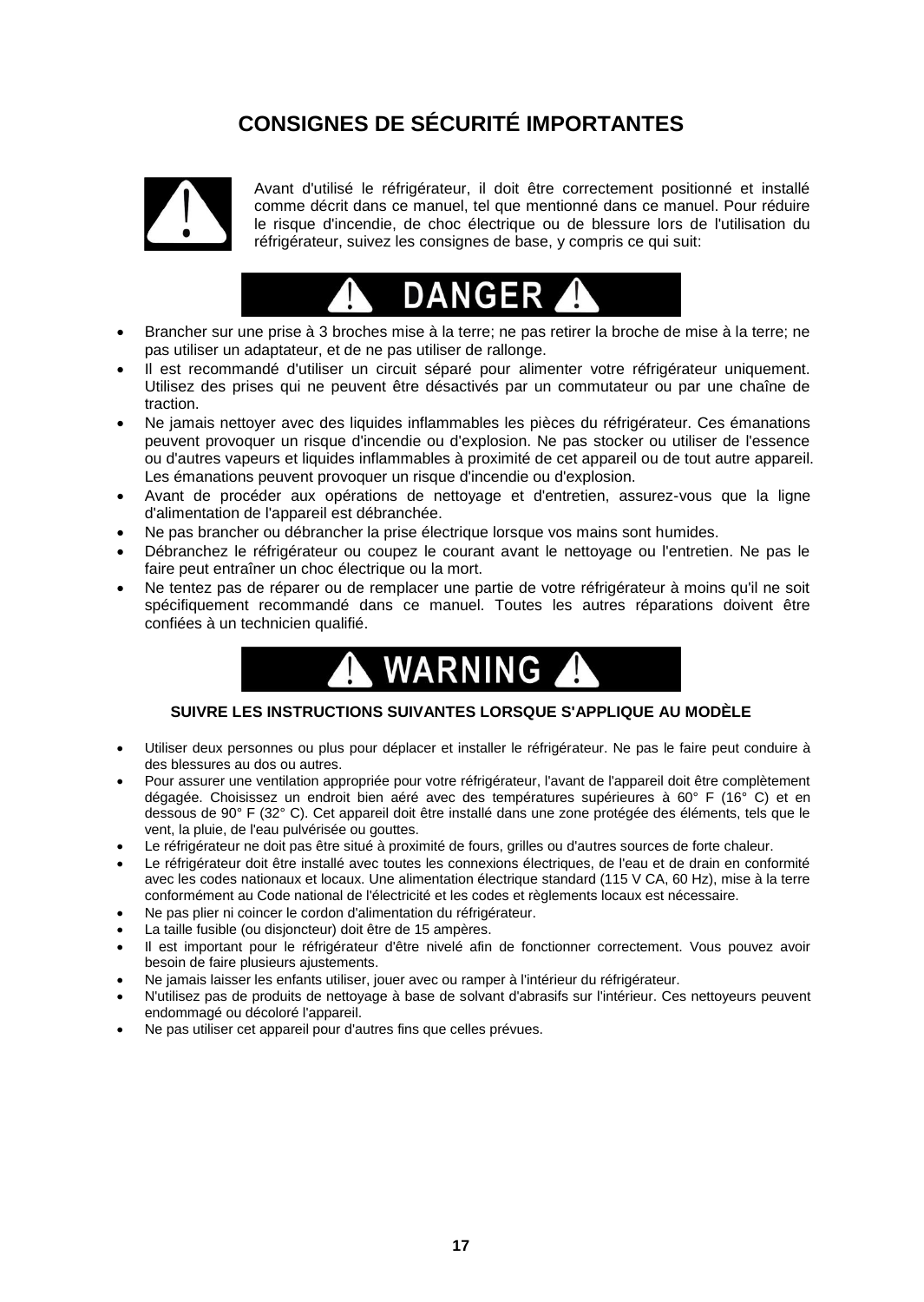# **AIDEZ-NOUS À VOUS AIDER...**

#### **Lisez attentivement le présent guide d'utilisation.**

Il a été conçu pour vous aider à utiliser et à entretenir votre nouvel appareil.

Conservez-le à portée de la main pour vous y référer au besoin. Si quelque chose vous échappe ou que vous avez besoin de renseignements supplémentaires, écriveznous à:

#### **Service à la clientèle Avanti 800-220-5570 (Anglais)**

Conservez une preuve originale de la date d'achat (tel que le reçu de caisse) avec le présent guide afin de pouvoir établir la période de garantie.

## ATTENTION!

LE REFRIGERATEUR N'EST PAS CONÇU POUR L'ENTREPOSAGE DE MÉDICAMENTS OU DE TOUT AUTRE PRODUIT PHARMACEUTIQUE.

#### **Inscrivez les numéros de modèle et de**

## *Pour toute assistance*

Nous sommes fiers de notre service et désirons votre entière satisfaction. Si, pour une quelconque raison, vous n'êtes pas satisfaits du service, voici quelques étapes à suivre pour obtenir une aide supplémentaire.

Tout d'abord, communiquez avec le service de réparation avec lequel vous avez fait affaire. Expliquez les raisons de votre insatisfaction. Dans la plupart des cas, cela résoudra le problème.

Ensuite, si vous n'êtes toujours pas satisfait, consignez tous les détails par écrit, accompagnés de votre numéro de téléphone, et envoyez-les à :

#### **série.**

Vous les trouverez sur un autocollant situé à l'arrière de l'appareil.

Veuillez inscrire ces numéros ci-dessous :

\_\_\_\_\_\_\_\_\_\_\_\_\_\_\_\_\_\_\_\_\_\_\_\_\_\_\_\_\_\_\_\_\_\_\_\_

Date d'achat

\_\_\_\_\_\_\_\_\_\_\_\_\_\_\_\_\_\_\_\_\_\_\_\_\_\_\_\_\_\_\_\_\_\_\_\_ Numéro de modèle

Numéro de série

Indiquez ces numéros dans toute correspondance ou lors de tout appel de service concernant votre appareil.

\_\_\_\_\_\_\_\_\_\_\_\_\_\_\_\_\_\_\_\_\_\_\_\_\_\_\_\_\_\_\_\_\_\_\_\_

Si vous avez reçu un appareil endommagé, avisez-en immédiatement le détaillant qui vous a vendu le cellier.

Économisez temps et argent. Avant de faire appel à nos services, vérifiez la liste des problèmes de fonctionnement mineurs faciles à résoudre dressée dans le présent guide.

### **En anglais:**

**Avanti Products - Customer Service** 10880 NW 30th Street Miami, FL, USA 33172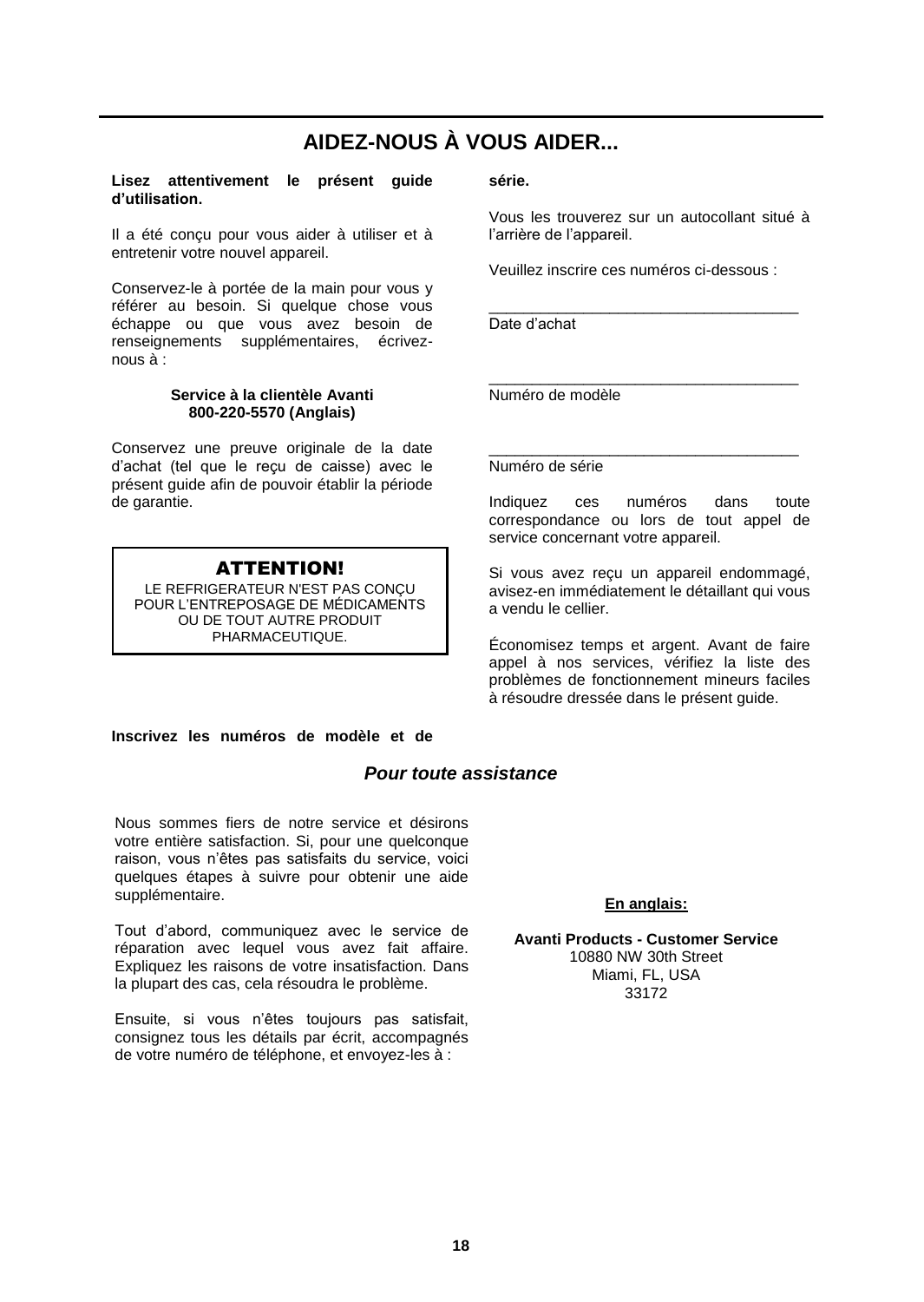# **PIÈCES ET CARACTÉRISTIQUES**

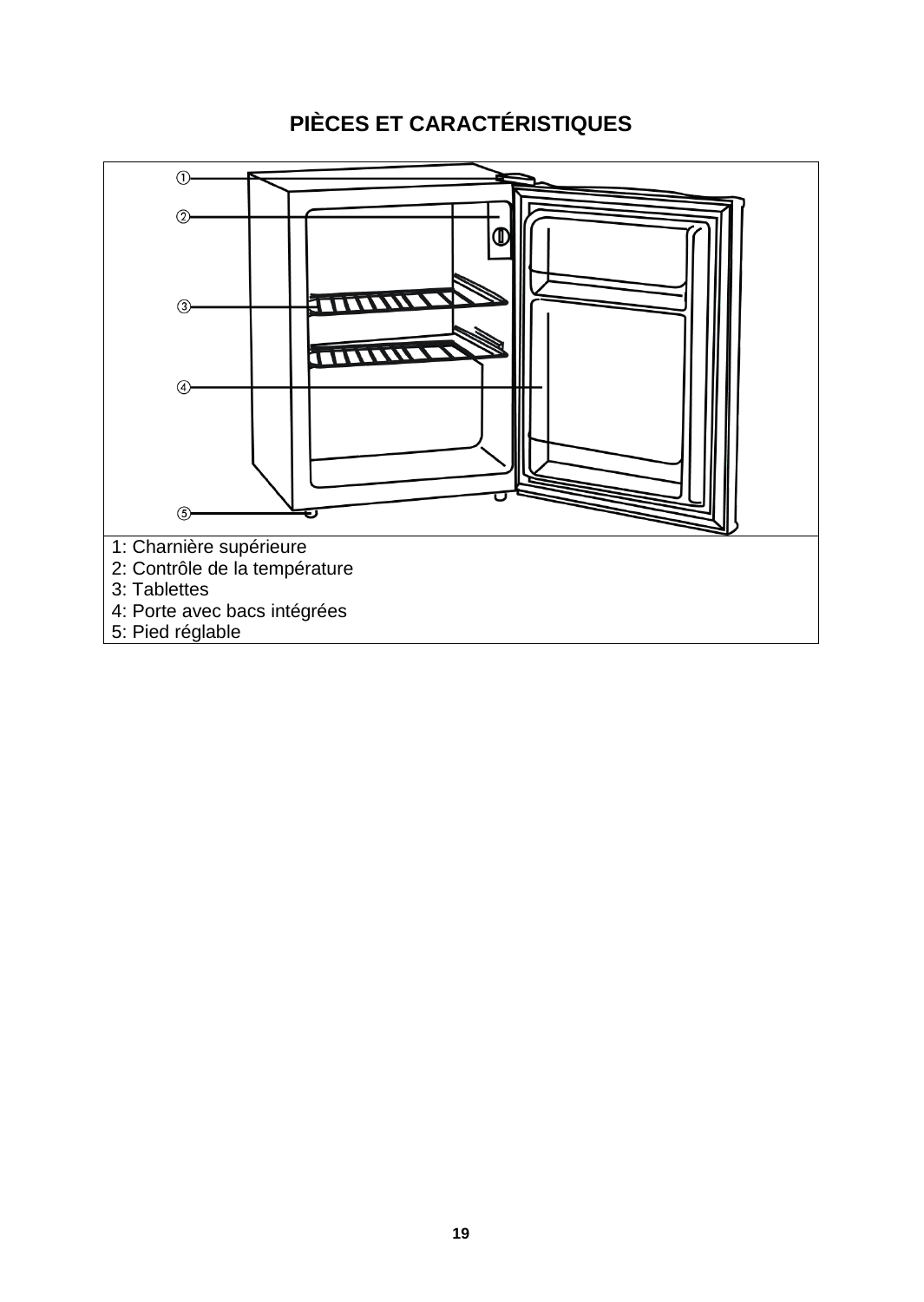# **CONSIGNES DE SÉCURITÉ IMPORTANTES**

|                         | Pour diminuer les risques d'incendie, d'électrocution  |  |
|-------------------------|--------------------------------------------------------|--|
| $\n  N AVERTISSEMENT N$ | ou d'accident pendant l'utilisation de votre           |  |
|                         | fefrigérateur, veuillez suivre les mesures de sécurité |  |
|                         | suivantes :                                            |  |

# **Cette unité est à usage intérieur uniquement - CONSERVEZ CES INSTRUCTIONS -**

- Veuillez lire toutes les instructions avant d'utiliser l'appareil.
- **DANGER ou AVERTISSEMENT :** Les risques d'enfermement ou de suffocation pour les enfants demeurent une réalité. Les appareils abandonnés ou jetés demeurent un danger, même s'ils ne sont placés dans le garage que pour quelques jours.
- **Avant de jeter votre ancien appareil**, enlevez les portes et laissez les tablettes à leur place afin que les enfants ne puissent pas se glisser facilement à l'intérieur.
- Ne laissez pas d'enfants jouer avec l'appareil.
- Ne nettoyez jamais les pièces de l'appareil avec des liquides inflammables. Les vapeurs provoquées par ces liquides risquent de déclencher un incendie ou une explosion dangereuse.
- Ne placez pas l'appareil près d'essence ou de tout autre produit liquide ou gazeux inflammable. La fumée que ces produits dégagent pourrait déclencher un incendie ou une explosion dangereuse.

# **INSTRUCTIONS D'INSTAL LATION**

## *Avant d'utiliser votre réfrigérateur*

- Retirez l'emballage extérieur et l'intérieur.
- Assurez-vous que vous disposez de tous les éléments suivants:
	- o 2 tablettes de réfrigérateur
	- o Manuel d'instruction
- Avant de brancher le réfrigérateur de votre réfrigérateur à la source d'alimentation, veuillez le laisser en position verticale pendant **environ 2 heures**. Cela permettra de réduire la possibilité d'une anomalie dans le système de refroidissement du réfrigérateur lors de la manutention ou pendant le transport.
- Nettoyez la surface intérieure avec de l'eau tiède avec un chiffon doux.

## *Installation de votre réfrigérateur*

- Placez votre appareil sur un plancher qui est assez solide pour supporter l'appareil quand il est entièrement chargé. Réglez les pieds de nivellement au bas pour mettre l'appareil niveau.
- **Laissez un espace (minimum de 5 pouces) entre l'arrière et les côtés de l'appareil, qui permettra la circulation de l'air pour refroidir le compresseur et le condenseur.**
- Éloignez l'appareil des rayons du soleil et des sources de chaleur (poêle, radiateur, radiateur, etc.) La lumière directe du soleil peut affecter le revêtement acrylique et les sources de chaleur peuvent augmenter la consommation électrique. Des températures ambiantes extrêmement froides peuvent aussi causer des problèmes de fonctionnement.
- Évitez de placer l'appareil dans une zone humide.
- Après avoir branché l'appareil dans une prise murale, laissez-le refroidir pendant 2-3 heures avant de placer des aliments dans les compartiments du réfrigérateur.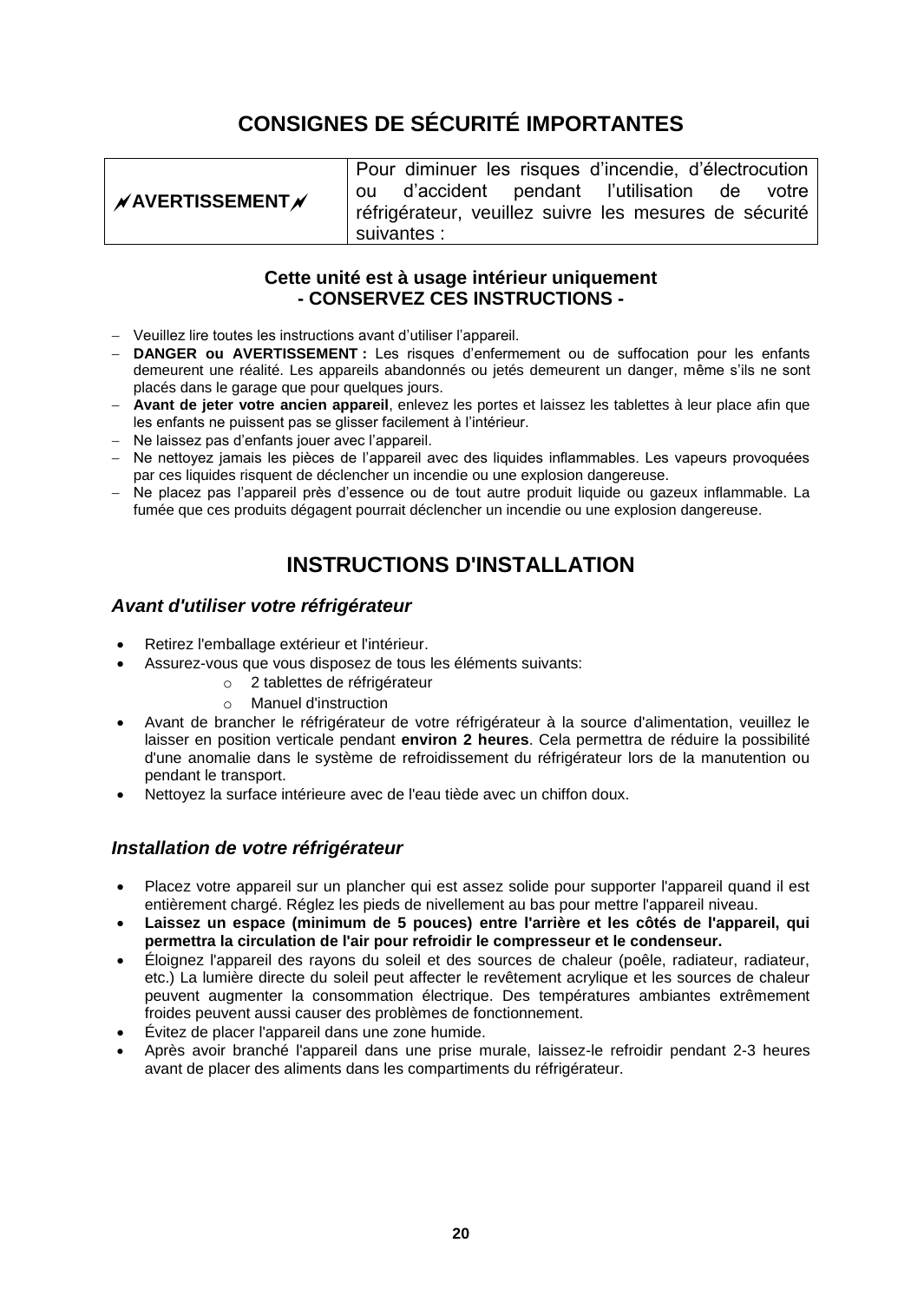# *Connexion électrique*

# **ATTENTION**

Une mauvaise connexion de la mise à la terre peut entraîner un risque de choc électrique. Si le cordon d'alimentation des éléments ou du réfrigérateur est endommagé, veuillez le faire remplacer par un centre de service autorisé de produits Avanti.

Cet appareil doit être correctement mis à la terre pour votre sécurité. Le cordon d'alimentation de cet appareil est équipé d'une fiche à trois broches qui s'accouple avec des prises murales à trois broches afin de minimiser le risque de choc électrique.

En aucun cas couper ou enlever la troisième broche de terre du cordon d'alimentation fourni. Pour votre sécurité, cet appareil doit être correctement mis à la terre.

Cet appareil nécessite une alimentation électrique de 115/120 volts CA ~ / 60Hz standard, et reliée à un circuit de dérivation à la terre, protégé par un disjoncteur de 15 ampères circuit ou à un fusible de retardement. Quand une prise de courant de 2 broches doit être utilisée, il est de votre responsabilité et de votre obligation de la faire remplacer par une prise murale à 3 broches mise à la terre.

Le cordon doit être fixé derrière l'appareil. Pour éviter toute blessure accidentelle du cordon ne peut pas être laissé exposer ou qui pendent

L'appareil doit toujours être branché dans sa propre prise électrique qui a une tension qui correspond à l'étiquette apposée sur l'appareil. Ceci permet d'obtenir de meilleures performances et aussi de prévenir une surcharge des circuits de câblage de la maison qui pourraient causer un risque d'incendie de surchauffe. Ne jamais débrancher l'appareil en tirant sur le cordon d'alimentation. Tenez toujours la fiche fermement et tirer tout droit sorti de la prise. Réparez ou remplacez immédiatement tous les cordons d'alimentation effilochés ou endommagés. Ne pas utiliser un cordon qui présente des fissures ou une usure sur sa longueur ou à chaque extrémité. Lorsque vous déplacez l'appareil, veillez à ne pas endommager le cordon d'alimentation.

## *Rallonge*

En raison des dangers potentiels qu'elles présentent dans certaines circonstances, il est fortement recommandé de ne pas utiliser de rallonge avec cet appareil. Cependant, s'il est nécessaire d'en utiliser une, il est indispensable qu'elle soit homologuée par la CSA/CUL/UL de 115 volts, à trois conducteurs avec prise triphasée mise à la terre et d'au moins 10 ampères.

## *Parasurtenseur*

La plupart des appareils électriques utilisent une série de panneaux de commande électrique pour fonctionner. Ces panneaux sont très sensibles aux surtensions et pourraient être endommagés ou détruits.

Si l'appareil va être utilisé dans une zone ou si votre ville / pays est sujette à des surtensions / pannes; il est suggéré que vous utilisez un parasurtenseur pour tous les dispositifs / appareils électriques que vous utilisez. Le parasurtenseur que vous sélectionnez doit avoir un bloc de poussée suffisamment élevé pour protéger l'appareil auquel il est connecté. Si vous avez des questions concernant le type et la taille de parasurtenseur nécessaire, contactez un électricien agréé dans votre région.

Les dommages dus à des surtensions ne sont pas considérés comme un défaut de fabrication couvert et annulera la garantie de votre produit.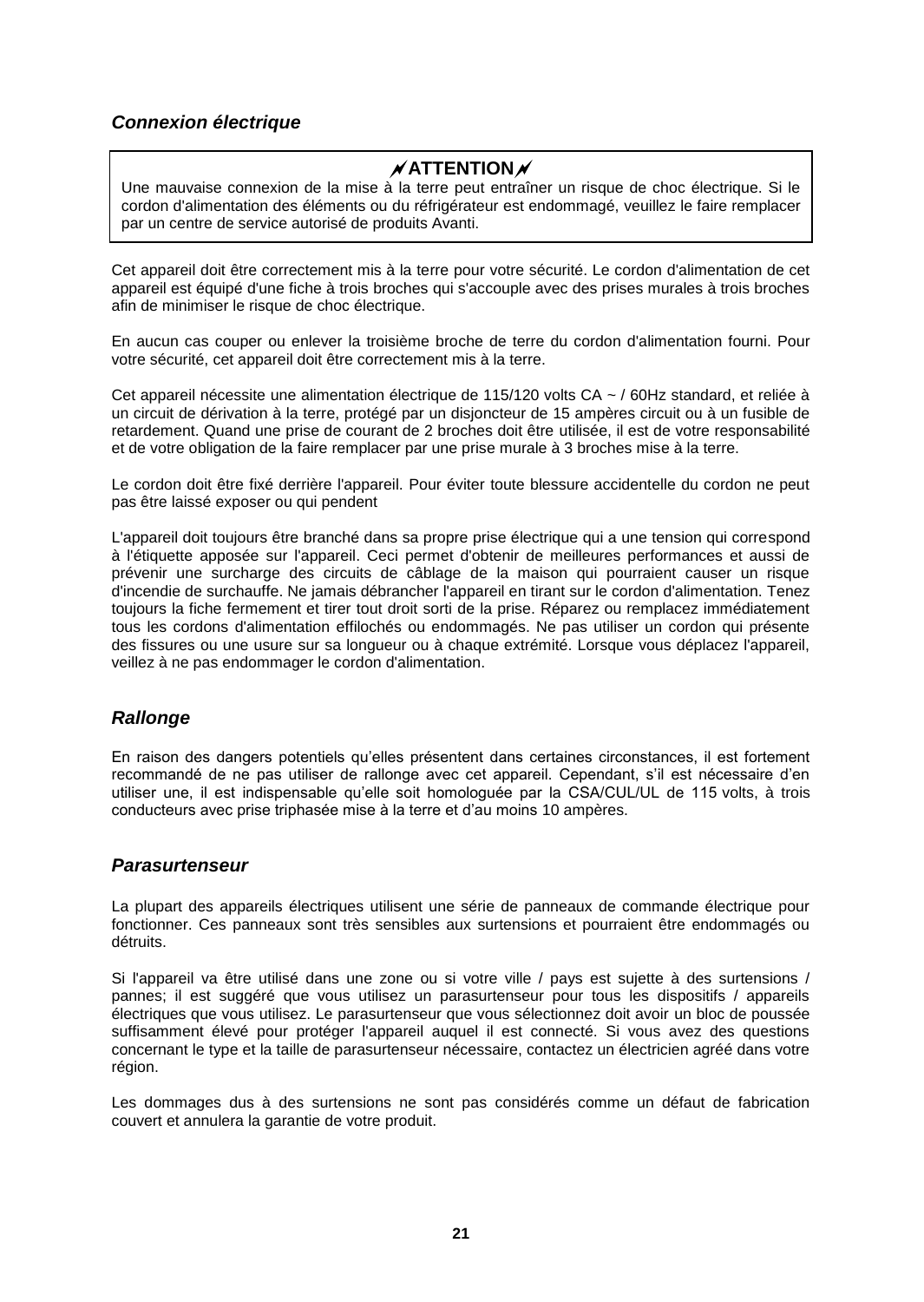## *Comment inverser les portes*

Ce réfrigérateur-congélateur a la capacité de pouvoir ouvrir les portes de la gauche ou de la droite. L'appareil est livré avec les portes ouvrant sur le côté gauche. Si vous désirez inverser le sens d'ouverture, s'il vous plaît appelez le service après-ventes.

# **UTILISATION DE VOTRE RÉFRIGÉRATEUR**

## *Réglage de la température*

Votre unité ne dispose que d'une commande de réglage de la température dans le compartiment. Le contrôle de température est situé sur le côté supérieur droit du compartiment.

La première fois que vous allumerez l'appareil, réglez la température à "6". La plage du réglage de la température est de la position "0FF" à "6". Après 24 à 48 heures, réglez la température à celle qui convient le mieux à vos besoins. Le réglage à "3" devrait être approprié pour la maison ou le bureau.

Pour éteindre l'appareil, tournez le contrôle de la température à "0FF".

#### **NOTE:**

- Régler le contrôle de la température à la position « OFF » arrête le cycle de refroidissement, mais ne coupe pas le courant de l'unité.
- Si l'appareil est débranché, a perte de puissance, ou est éteint, vous devez attendre 3 à 5 minutes avant de redémarrer l'unité. Si vous essayez de redémarrer avant ce délai, l'unité ne démarre pas.

# **ENTRETIEN ET MAINTENANCE**

#### *Nettoyage du réfrigérateur*

- Réglez la température à «OFF », débranchez l'appareil et enlever la nourriture, les étagères et les plateaux.
- Lavez les surfaces intérieures avec une solution de bicarbonate de soude et d'eau chaude. La solution devrait être d'environ 2 cuillères à soupe de bicarbonate de soude pour un litre d'eau.
- Lavez les tablettes et les plateaux avec une solution de détergent doux.
- L'extérieur de l'appareil doit être nettoyé avec un détergent doux et de l'eau chaude.
- Essorez l'éponge ou le chiffon avant de nettoyer la zone des commandes ou les pièces électriques.
- Lavez l'extérieur du caisson avec de l'eau tiède et un détergent liquide doux. Rincez bien et séchez avec un chiffon doux et propre.

#### *ATTENTION: Ne pas débrancher l'appareil pourrait provoquer un choc électrique ou blessures.*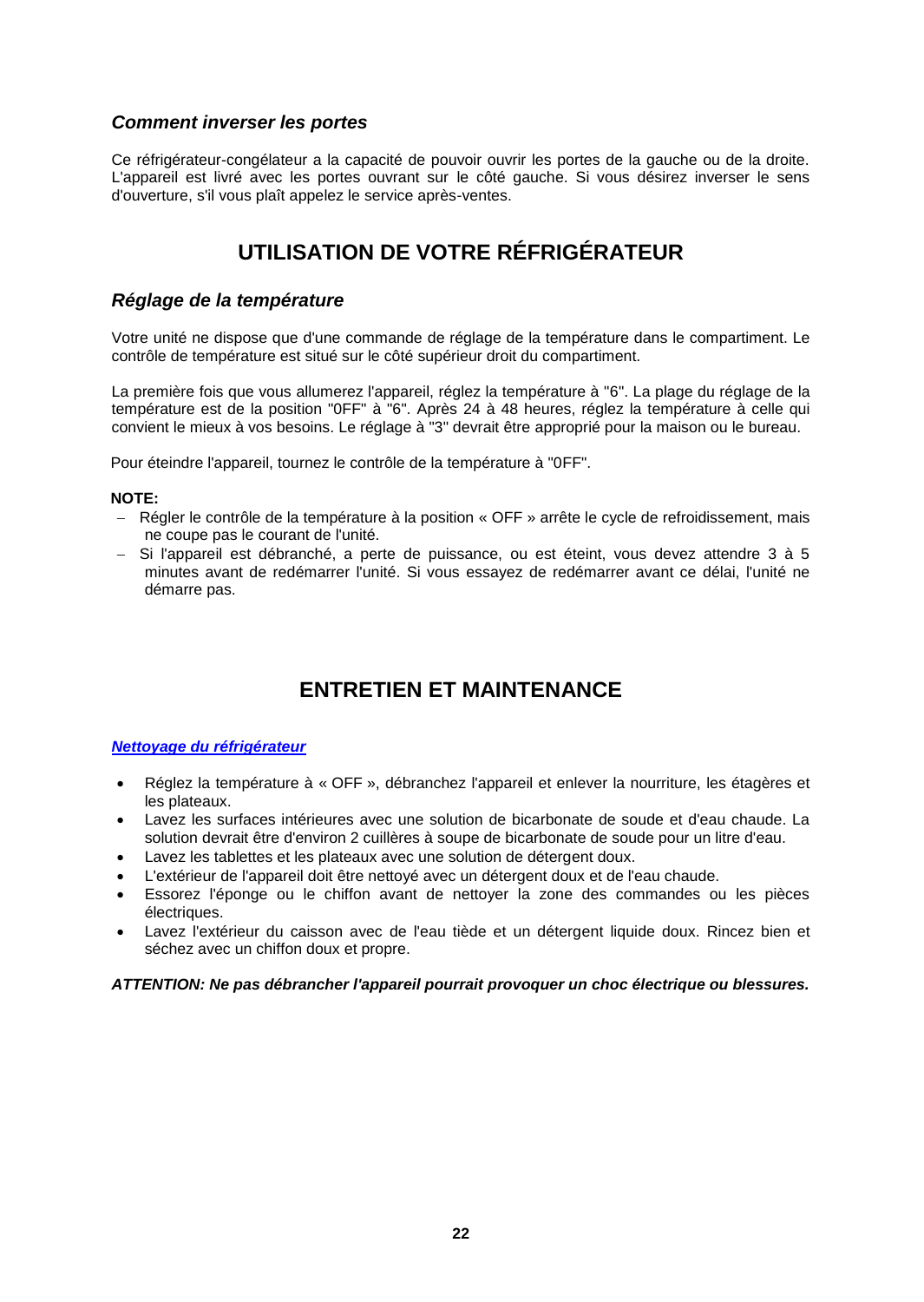#### *Panne de courant*

Les coupures de courant sont corrigées en quelques heures et ne devraient pas affecter la température de votre réfrigérateur si vous réduisez le nombre de fois que la porte est ouverte. Si le courant est interrompu pour une période de temps plus longue, vous devez prendre les mesures appropriées pour protéger le contenu.

#### *Période de vacances*

**Courtes vacances:** Laissez le réfrigérateur fonctionner pendant des congés de moins de trois semaines.

**Longues vacances:** Si l'appareil ne sera pas utilisé pendant plusieurs mois, retirer tous les aliments et éteindre l'alimentation. Nettoyez et séchez soigneusement l'intérieur. Pour éviter les odeurs et la croissance des moisissures, laisser la porte entrouverte (bloquer en position ouverte si nécessaire).

## *Déplacement du réfrigérateur*

- Retirez tous les aliments.
- Fixez solidement toutes les pièces détachables à l'intérieur de votre appareil.
- Tourner les pattes de nivellement au plus bas pour éviter les dommages.
- Mettez du ruban adhésif sur la porte pour la fermer.
- Assurez-vous que l'appareil reste bloqué en position verticale pendant le transport. Protégez également l'extérieur de l'unité avec une couverture, ou un objet similaire.

# *Économiser de l'énergie*

- L'appareil doit être situé dans la zone la plus fraîche de la pièce, loin des appareils produisant de la chaleur et de la lumière directe du soleil.
- Laissez les aliments chauds refroidir à température ambiante avant de le placer dans l'appareil. Surcharger l'unité oblige le compresseur à fonctionner plus longtemps.
- Assurez-vous de bien emballer les aliments et essuyez les contenants avant de les placer dans l'appareil. Cela réduit l'accumulation de givre à l'intérieur de l'appareil.
- Le bac de stockage de l'unité ne doit pas être garni de papier d'aluminium, de papier ciré ou de papier essuie-tout. Les revêtements entravent la circulation de l'air froid, ce qui rend l'appareil moins efficace.
- Organiser et étiqueter les aliments pour réduire les ouvertures de porte et les recherches prolongées. Retirez autant d'articles que nécessaire à un moment donné, et fermer la porte dès que possible.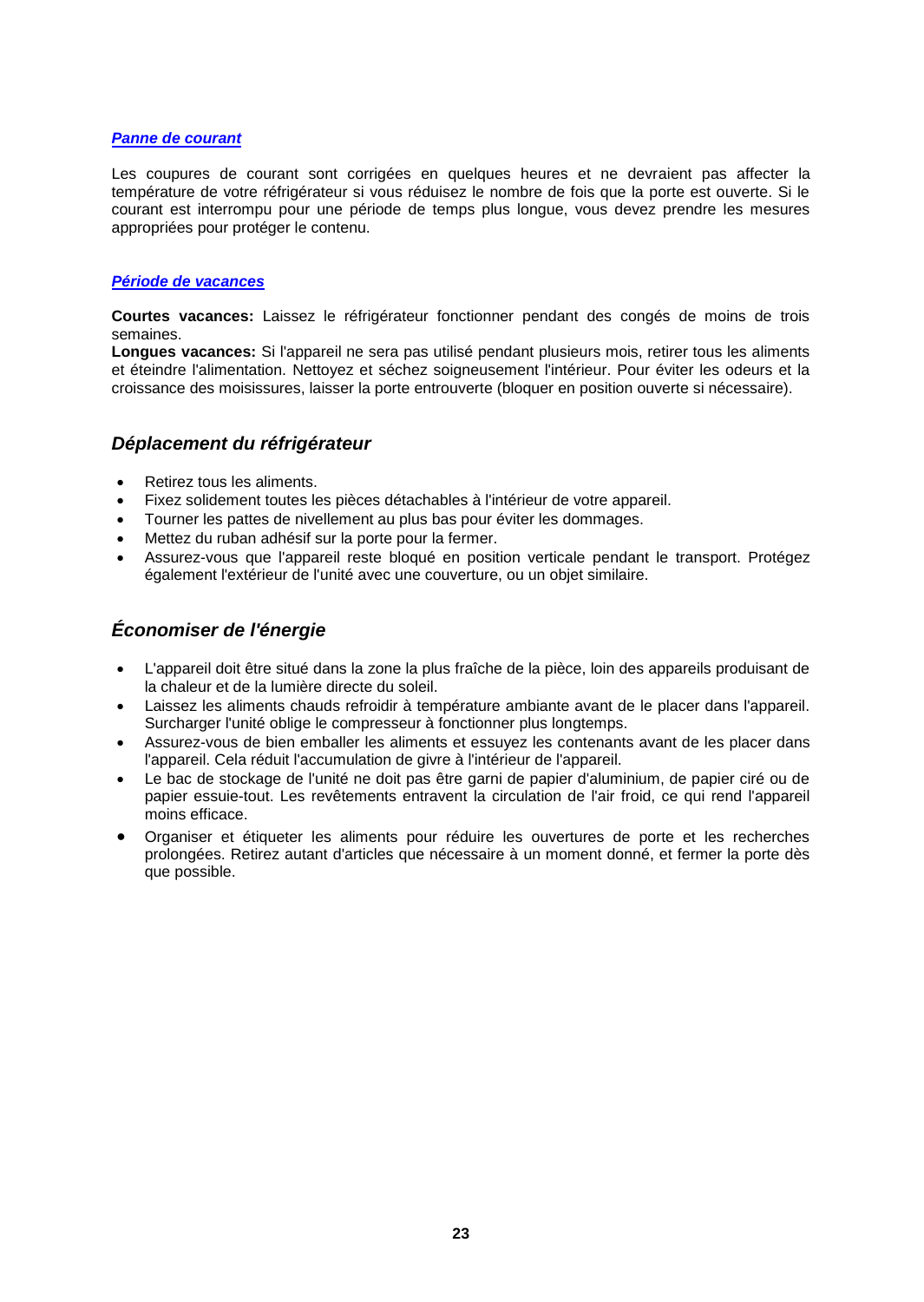# **GUIDE DE DÉPANNAGE**

Vous pouvez facilement résoudre plusieurs des problèmes courants de votre appareil et vous épargner ainsi des frais de service. Essayez les suggestions ci-dessous qui s'appliquent à votre situation avant de faire appel à un professionnel.

| <b>PROBLÈMES</b>                                | <b>CAUSE POSSIBLE</b>                                                                                                                                                                                                                                                                                                                                                   |
|-------------------------------------------------|-------------------------------------------------------------------------------------------------------------------------------------------------------------------------------------------------------------------------------------------------------------------------------------------------------------------------------------------------------------------------|
| Le réfrigérateur ne fonctionne pas.             | Il n'est pas branché<br>Le disjoncteur s'est déclenché ou un fusible grillé.<br>La température de l'appareil est fixé à la position "0".                                                                                                                                                                                                                                |
| S'allume et s'éteint fréquemment.               | La température ambiante est plus chaude que la normale.<br>Une grande quantité de nourriture a été ajoutée à l'unité.<br>La porte est ouverte trop souvent.<br>La porte n'est pas complètement fermée.<br>Le contrôle de la température n'est pas réglé correctement.<br>Le joint de la porte n'est pas étanche.<br>L'appareil ne possède pas les dégagements corrects. |
| Vibrations.                                     | Vérifiez si l'appareil est bien de niveau.                                                                                                                                                                                                                                                                                                                              |
| Le réfrigérateur semble faire trop de<br>bruit. | Ce bruit peut provenir de l'écoulement du fluide frigorigène,<br>ce qui est normal.<br>À la fin de chaque cycle, vous pouvez entendre des<br>gargouillis provenant du fluide qui circule dans votre unité.<br>La contraction et l'expansion des parois internes peuvent<br>produire des craquements<br>L'unité n'est pas de niveau.                                     |
| La porte ne se ferme pas<br>correctement.       | L'unité n'est pas de niveau.<br>La porte a été renversée et pas installé correctement.<br>Le joint est sale ou tordu.<br>Les tablettes, bacs ou paniers sont hors de position.                                                                                                                                                                                          |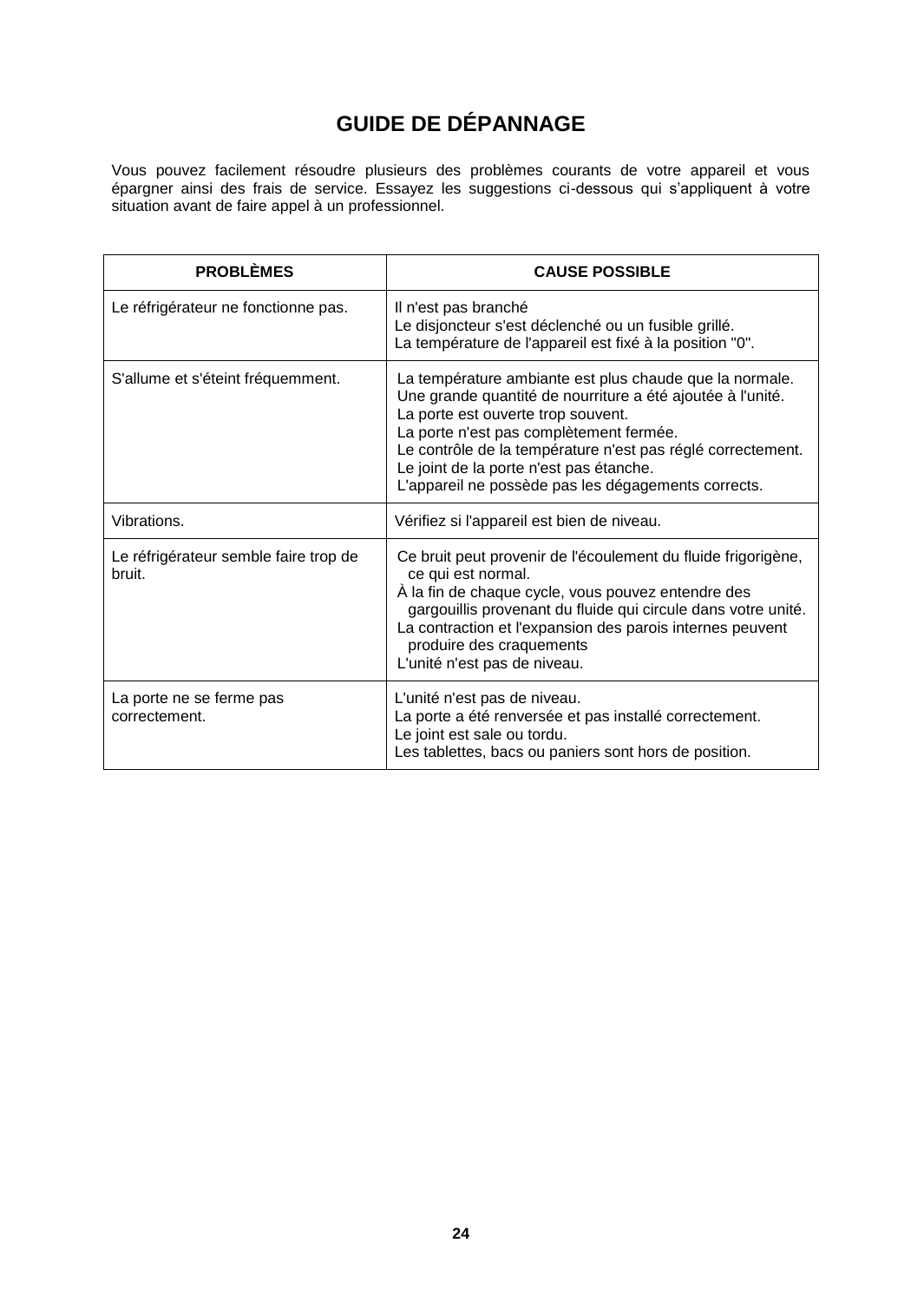# **SERVICE DU RÉFRIGÉRATEUR**

Nous sommes fiers de notre service à la clientèle et du réseau de techniciens professionnels qui offrent des services sur les produits Avanti. Avec l'achat de votre appareil Avanti, vous pouvez être sûr que si vous avez besoin d'informations ou d'aide, l'équipe du service à la clientèle Avanti sera là pour vous. Appelez-nous sans frais.

| Informations sur les produits | Quel que soit votre question à propos de nos |
|-------------------------------|----------------------------------------------|
| Anglais: 800-323-5029         | produits, nous sommes disponibles.           |
| Commande de pièces            | pouvez commander des<br>pièces et<br>Vous    |

Card ou Visa.

comble.

accessoires qui seront livrés directement à votre domicile par chèque personnel, mandat, Master

Un centre de service autorisé Avanti fournira un service de réparation professionnel, prévue à un moment qui vous convient. Nos réparateurs formés connaissent votre réfrigérateur de fond en

**Anglais:** 800-220-5570

Réparation à domicile

**Anglais:** 800-220-5570

# **Service à la clientèle Avanti**

| <b>DIAGRAMME ÉLECTRIQUE</b> |  |  |
|-----------------------------|--|--|
|                             |  |  |
|                             |  |  |

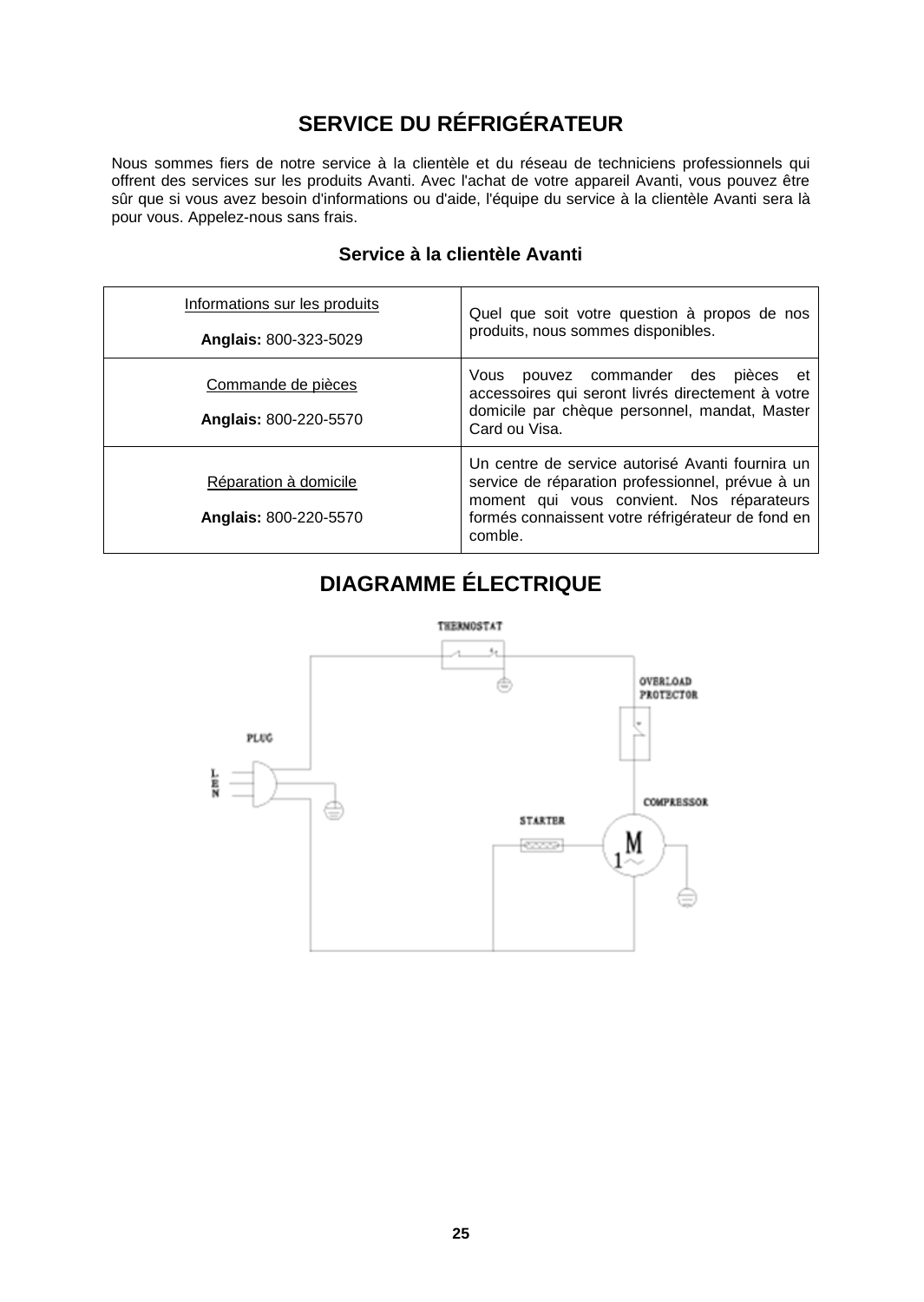| <b>VOS PRODUITS AVANTI</b><br><b>GARANTIE</b>                                                                                                                                                                                                                                                                                                                                                                                                                                                                                                                                                                                                                                                                                                                                                                                                                                                                                                                                                                                                                                                                                                                                                                                                                                                                                    | Staple votre reçu de vente ici. Preuve de la date d'achat<br>originale est nécessaire pour obtenir un service sous<br>garantie.                                                                                                                                                                                                                                                                                                                                                                                                                                                                                                                                                                        |  |  |
|----------------------------------------------------------------------------------------------------------------------------------------------------------------------------------------------------------------------------------------------------------------------------------------------------------------------------------------------------------------------------------------------------------------------------------------------------------------------------------------------------------------------------------------------------------------------------------------------------------------------------------------------------------------------------------------------------------------------------------------------------------------------------------------------------------------------------------------------------------------------------------------------------------------------------------------------------------------------------------------------------------------------------------------------------------------------------------------------------------------------------------------------------------------------------------------------------------------------------------------------------------------------------------------------------------------------------------|--------------------------------------------------------------------------------------------------------------------------------------------------------------------------------------------------------------------------------------------------------------------------------------------------------------------------------------------------------------------------------------------------------------------------------------------------------------------------------------------------------------------------------------------------------------------------------------------------------------------------------------------------------------------------------------------------------|--|--|
| CE QUI EST COUVERT - GARANTIE LIMITÉE D'UN AN<br>Avanti Products garantit que le produit est exempt de défauts de matériaux et / ou de fabrication pour une période de douze<br>(12) mois à compter de la date d'achat par le propriétaire initial. La durée commence à courir à la date d'achat, et ne sera pas<br>retardée, restreinte, prolongée ou suspendu pour quelque raison que ce soit, sauf si décrit en détail dans le document de<br>garantie. Pendant un an à compter de la date d'achat par le propriétaire d'origine, les produits Avanti seront, à sa discrétion,<br>réparer ou remplacer toute partie du produit qui se révèle être un défaut de matériau ou de fabrication dans une utilisation<br>normale. Avanti Products vous fournira un produit raisonnablement semblable nouveau ou remis à neuf. Au cours de cette<br>période Avanti Products fournira toutes les pièces et la main-d'œuvre nécessaires pour corriger ces défauts gratuitement, aussi<br>longtemps que le produit a été installé et utilisé conformément aux instructions écrites dans ce manuel. En usage locatif ou<br>commercial, la période de garantie est de 90 jours. Tous les appareils de Avanti 4,2 pieds cubes la capacité ou moins doivent<br>être traduits / envoyé au centre de service de l'appareil pour la réparation. |                                                                                                                                                                                                                                                                                                                                                                                                                                                                                                                                                                                                                                                                                                        |  |  |
| DEUXIÈME LIMITÉE À LA CINQUIÈME ANNÉE GARANTIE<br>Pour la deuxième à la cinquième année à partir de la date d'achat originale, Avanti Products fournira un compresseur de<br>remplacement gratuit en raison d'un échec. Vous êtes responsable de la main-d'œuvre et de fret de service. En usage locatif<br>ou commercial, la garantie du compresseur est limitée à un an et neuf mois. Les coûts impliqués pour déplacer le produit au<br>centre de service et de retour à la maison de l'utilisateur, comme peut-être nécessaire, sont à la charge de l'utilisateur.                                                                                                                                                                                                                                                                                                                                                                                                                                                                                                                                                                                                                                                                                                                                                           |                                                                                                                                                                                                                                                                                                                                                                                                                                                                                                                                                                                                                                                                                                        |  |  |
| EXCLUSIONS DE LA GARANTIE / NON COUVERTS:<br>La couverture de la garantie décrite ici exclut tous les défauts ou les dommages qui ne sont pas la faute directe de Avanti<br>Products, y compris, sans limitation, un ou plusieurs des éléments suivants:                                                                                                                                                                                                                                                                                                                                                                                                                                                                                                                                                                                                                                                                                                                                                                                                                                                                                                                                                                                                                                                                         |                                                                                                                                                                                                                                                                                                                                                                                                                                                                                                                                                                                                                                                                                                        |  |  |
| · Un non-respect de tout État applicable, local, ville, ou du comté électricité, plomberie et / ou des codes du bâtiment, des<br>règlements ou des lois, y compris le défaut d'installer le produit en stricte conformité avec le feu et les codes du bâtiment et<br>les règlements locaux.<br>• Les forces externes, élémentaires et / ou l'environnement et les facteurs, y compris, sans s'y limiter, la pluie, le vent, le<br>sable, les inondations, les incendies, les coulées de boue, des températures de congélation, l'humidité excessive ou à une<br>exposition prolongée à l'humidité, la foudre, les surtensions, les défaillances structurelles entourant l'appareil, et les actes de<br>Dieu.                                                                                                                                                                                                                                                                                                                                                                                                                                                                                                                                                                                                                     |                                                                                                                                                                                                                                                                                                                                                                                                                                                                                                                                                                                                                                                                                                        |  |  |
| · les pertes de contenu de la nourriture ou d'autres contenus<br>en raison de la détérioration.<br>• Les dommages accessoires ou consécutifs<br>· Pièces et coûts de main-d'œuvre pour les éléments<br>suivants ne seront pas considérés comme garantie:<br>portes évaporateurs, ressorts de la porte, et / ou des<br>cadres.<br>panneaux intérieurs de portes, des étagères de porte,<br>rails de porte, et / ou supports de porte.<br>Les ampoules et / ou boîtier en plastique.<br>doublures d'armoires en plastique.<br>Punctured évaporateur annule la garantie sur le<br>٠<br>système scellé complet.<br>• Les frais de transport et de manutention associés au<br>remplacement de l'unité.                                                                                                                                                                                                                                                                                                                                                                                                                                                                                                                                                                                                                                | • Les réparations effectuées par réparateurs non autorisés.<br>• Les appels de service qui sont liés à des problèmes<br>externes, tels que l'abus, l'alimentation électrique<br>inadéquate, les accidents, les incendies, les inondations,<br>ou tout autre acte de Dieu.<br>• Une panne du produit si elle est utilisée pour autre chose<br>que son intention but.<br>• La garantie ne couvre pas en dehors de la Continental<br>USA.<br>• Surtaxes, y compris mais sans s'y limiter, toute après<br>heure, les appels week-end, ou de services de vacances,<br>les péages, les frais de voyage de convoyage ou les frais<br>de kilométrage pour les appels de service dans les<br>régions éloignées. |  |  |
| En aucun cas, Avanti Products toute responsabilité ou responsabilité pour les dommages aux biens environnants, y compris<br>les armoires, les planchers, les plafonds, et d'autres structures et / ou des objets autour du produit. Sont également exclus de<br>cette garantie sont les égratignures, les entailles, les bosses mineures, et d'autres dommages esthétiques sur les surfaces<br>externes et les parties exposées; Produits dont les numéros de série ont été modifiés, effacés ou supprimés; visites de service<br>pour l'éducation à la clientèle, ou des visites où il n'y a rien de mal avec le produit; correction des problèmes d'installation (vous<br>êtes seul responsable de toute structure et réglage pour le produit, y compris tous les systèmes électriques, de plomberie et /<br>ou d'autres installations de raccordement, pour le bon plancher / fondation, et pour toute modification, y compris sans s'y limiter<br>les armoires, les murs, les planchers, les étagères etc., ainsi que la remise à zéro des disjoncteurs ou fusibles.                                                                                                                                                                                                                                                         |                                                                                                                                                                                                                                                                                                                                                                                                                                                                                                                                                                                                                                                                                                        |  |  |
| HORS DE LA GARANTIE DU PRODUIT<br>Avanti Products est soumis à aucune obligation, en droit ou autrement, de vous fournir toutes les concessions, y compris les                                                                                                                                                                                                                                                                                                                                                                                                                                                                                                                                                                                                                                                                                                                                                                                                                                                                                                                                                                                                                                                                                                                                                                   |                                                                                                                                                                                                                                                                                                                                                                                                                                                                                                                                                                                                                                                                                                        |  |  |

réparations, les pro-taux, ou le remplacement du produit, une fois la garantie expirée.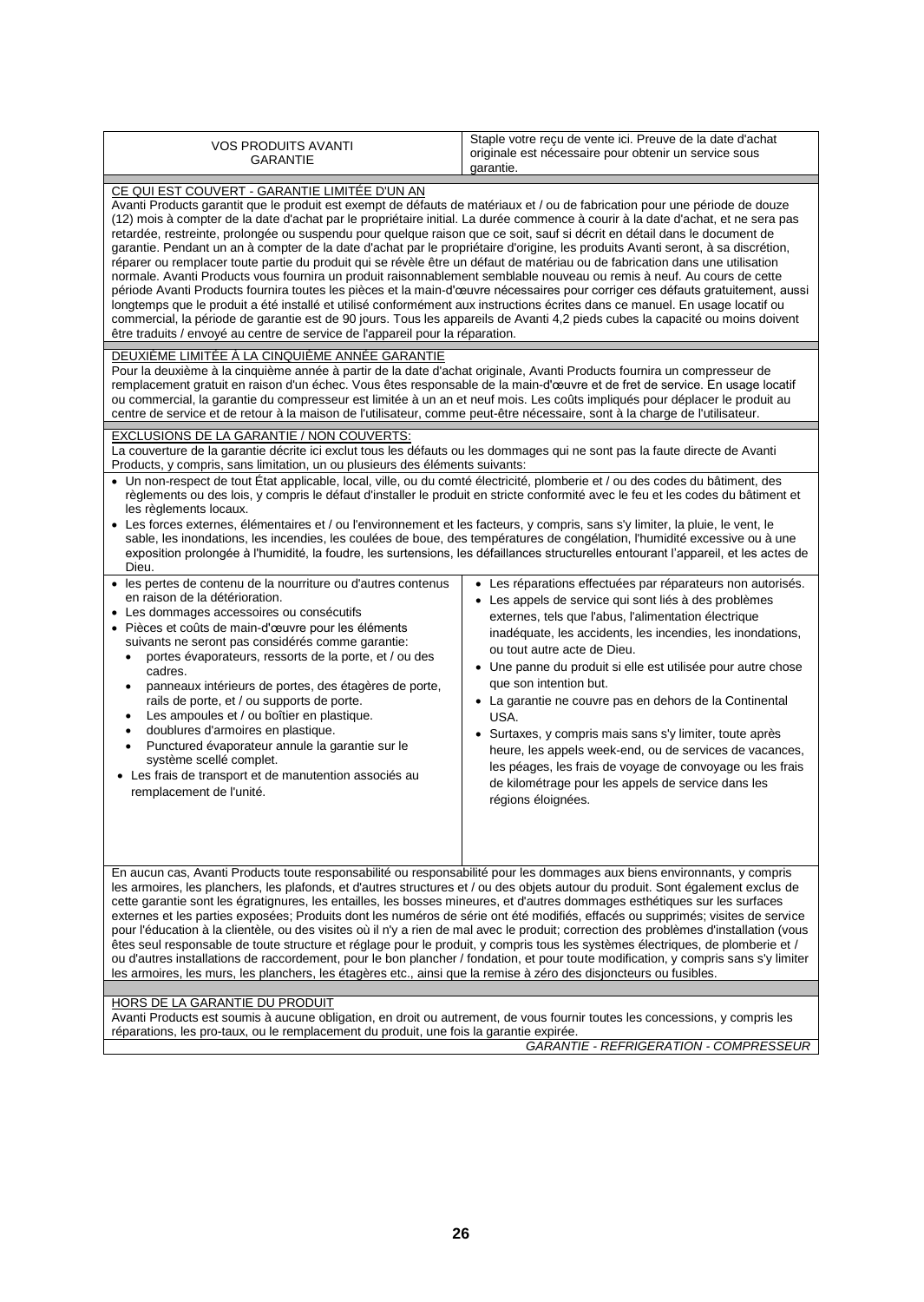# **Registration Information**

Thank you for purchasing this fine Avanti product. Please fill out this form and return it to the following address within 100 days from the date of purchase and receive these important benefits: **Avanti Products LLC. P.O.Box 520604 – Miami, Florida 33152**

#### **Protect your product:**

We will keep the model number and date of purchase of your new Avanti product on file to help you refer to this information in the event of an insurance claim such as fire or theft.

#### **Promote better products:**

We value your input. Your responses will help us develop products designed to best meet your future needs.

|--|--|

## Avanti Registration Card

| Name                                       |              |            | Model #                                                     | Serial #            |
|--------------------------------------------|--------------|------------|-------------------------------------------------------------|---------------------|
| Address                                    |              |            | Date Purchased                                              | Store / Dealer Name |
| City                                       | <b>State</b> | Zip        | E-mail Address                                              |                     |
| Area Code<br><b>Phone Number</b>           |              | Occupation |                                                             |                     |
| Did You Purchase An Additional Warranty    |              |            | As your Primary Residence, Do You:                          |                     |
| Extended<br>None                           |              |            | Rent<br>Own                                                 |                     |
| Reason for Choosing This Avanti Product:   |              |            | Your Age:<br>$18 - 25$<br>26-30<br>under 18<br>П            |                     |
| Please indicate the most important factors |              |            | $36 - 50$<br>$31 - 35$<br>over 50<br>$\Box$<br>$\Box$       |                     |
| That influenced your decision to purchase  |              |            | <b>Marital Status:</b><br>Single                            |                     |
| this product:<br>Price                     |              |            | Married<br>П<br>⊔                                           |                     |
| <b>Product Features</b>                    |              |            | Is This Product Used In The:                                |                     |
| <b>Avanti Reputation</b>                   |              |            | Home                                                        | <b>Business</b>     |
| <b>Product Quality</b>                     |              |            |                                                             |                     |
| Salesperson Recommendation<br>Other:       |              |            | How Did You Learn About This Product:<br>$\Box$ Advertising |                     |
| Friend / Relative Recommendation           |              |            | In-Store Demo                                               |                     |
| Warranty                                   |              |            | Personal Demo                                               |                     |
| Other:                                     |              |            |                                                             |                     |
| Comments:                                  |              |            |                                                             |                     |
|                                            |              |            |                                                             |                     |